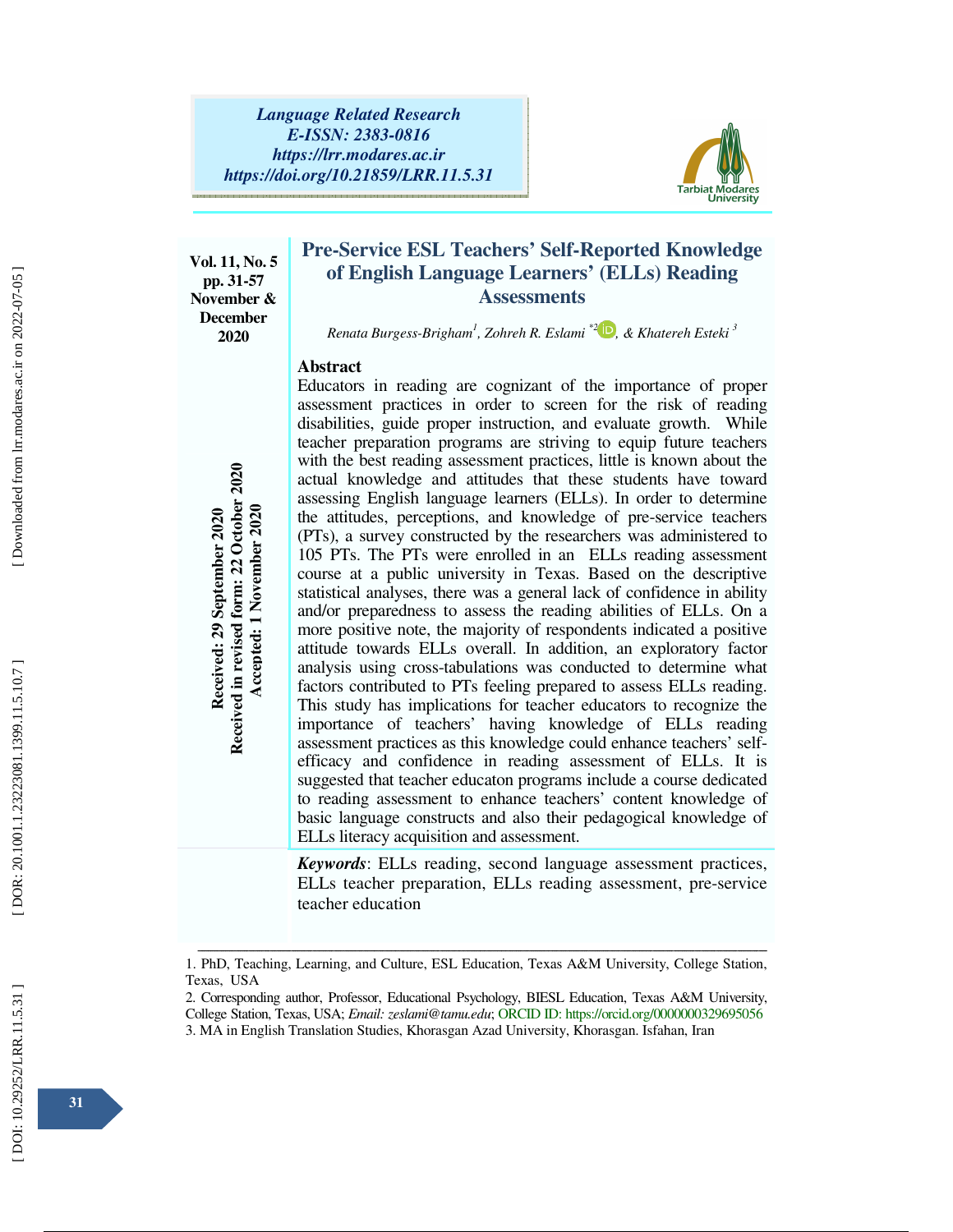### **1. Introduction**

Assessment remains a pervasive element of any reading classroom and is vitally important to the academic growth of students (White, 2009). Assessment literacy, defined as under understanding of good assessment practices, is critical for all teachers (Popham, 2004), and essential to achieving and maintaining high quality of teaching and learning. In fact, researchers (e.g., Taylor, 2010; Weigle, 2007; White, 2009) have claimed that for second language (L2) teachers to become assessment literate, they need guidance in those aspects of assessment involving scoring, grading, and making judgments about students' language skills and abilities. Teachers need to make informed choices regarding the assessment of ELLs in order to maintain their students' motivation, confidence, and engagement and to ensure the realization of their best potential.

Despite the critical role teachers' knowledge of assessment plays in students' success, limited number of teachers possess adequate knowledge about assessment (e.g., Malone, 2013; Scarino, 2013; Taylor, 2013; Weigle, 2007; White, 2009). Research has indicated that many second language (L2) teachers do not feel prepared to assess their L2 students' performance and achievements. Teachers' limited assessment literacy can lead to teachers' low self-efficacy and confidence (Zhu, 2004).

Although the field of research in ELLs reading assessments is still developing, a considerable amount of research has suggested best practices for effectively assessing the reading development in ELLs. However, research shows that current practices of ELLs reading assessment used by most in-service teachers heavily relies on standardized/high-stakes testing (Anstrom, 1997). They do so without employing alternative reading assessment strategies for ELLs, as outlined by the literature. Perhaps this can be contributed to the inchoate preparation the current teaching workforce in respect to ELLs reading assessments. It is possible that such information was not disseminated by their instructors or personally researched during their teacher preparation. As the student population of linguistically diverse learners continues to increase and as research begins to continually reveal effective reading assessments practices of ELLs, will tomorrow's teachers be better prepared to assess the reading development of ELLs? To address this question and the concerns above, we will focus our research to examine PTs' attitudes towards and knowledge/perceptions of ELLs reading assessment. In the present study, we seek to answer the following research questions (RQs):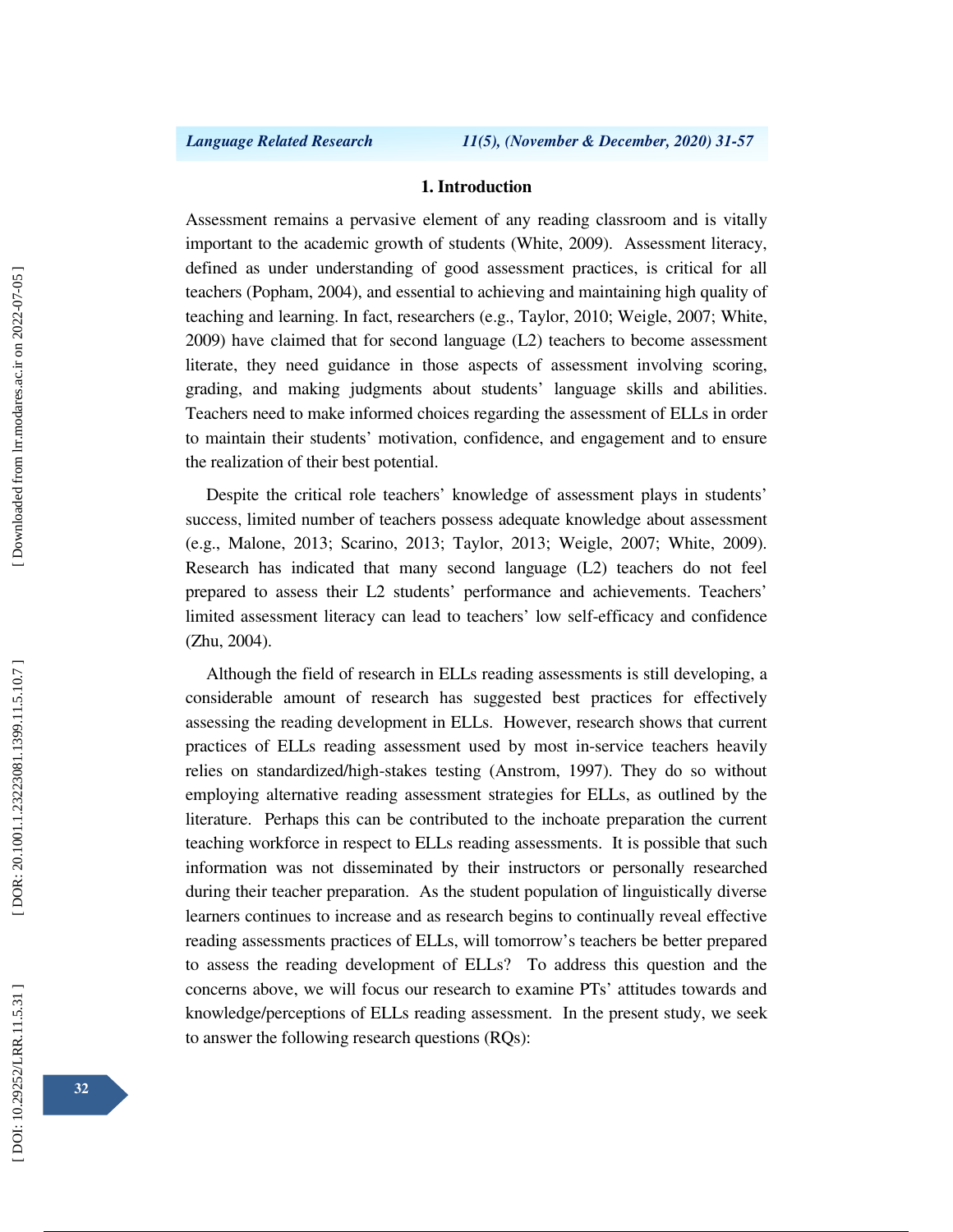1. Are preservice teachers familiar with the best practices for assessing the reading development of ELLs?

2. How prepared do preservice teachers perceive themselves to be with ELLs reading assessment?

3. What factors may have possibly contributed to preservice teachers' sense of preparedness?

4.What are preservice teachers' overall attitudes towards teaching and assessing ELLs?

# **2. Literature Review**

### *2.1. Problems in ELLs Reading Assessment*

The development of reading skills is the cornerstone of all academic development for ELLs. As a result, it is paramount that teachers possess the ability to properly assess reading with these students. In order for ELLs to have full access to educational attainment, the best practices for instruction must be formulated and guided by the best practices for assessments, as both are interdependent and absolutely exigent. Sadly, an over-emphasis on standardized testing blurs the focus on reading assessment in U.S. schools (Gonzales-Jensen & Beckett, 2002). What educational researchers have found to be effective reading assessment practices are largely ignored, to the detriment of ELLs. As a result, many are given inadequate reading instruction or are erroneously evaluated and misplaced in educational programs where they do not belong (Artiles & Ortiz, 2002; Ehler-Zavala, 2010; Ortiz, 2002). Artiles and Klinger (2006) point out that there is a pronounced overrepresentation of ELLsamong those that qualify for special services. This is partially attributed to inadequate assessment practices, particularly of the language and literacy development of these students. Some professionals lack the ability to distinguish between language acquisition issues and a real learning disability. Often times, language delay that is typical of a second language learner and characteristics that suggest cognitive deficiencies are confused for one another (Artiles & Klinger, 2006; Geva, 2000). It is important to note that this issue had been exacerbated by legal philandering. As a result of U.S. Public Law (94-142), fear of litigation has led to school districts nationally under and over referring bilingual and ESL students to special education (Baker, 2006). Below we will discuss the literature in which both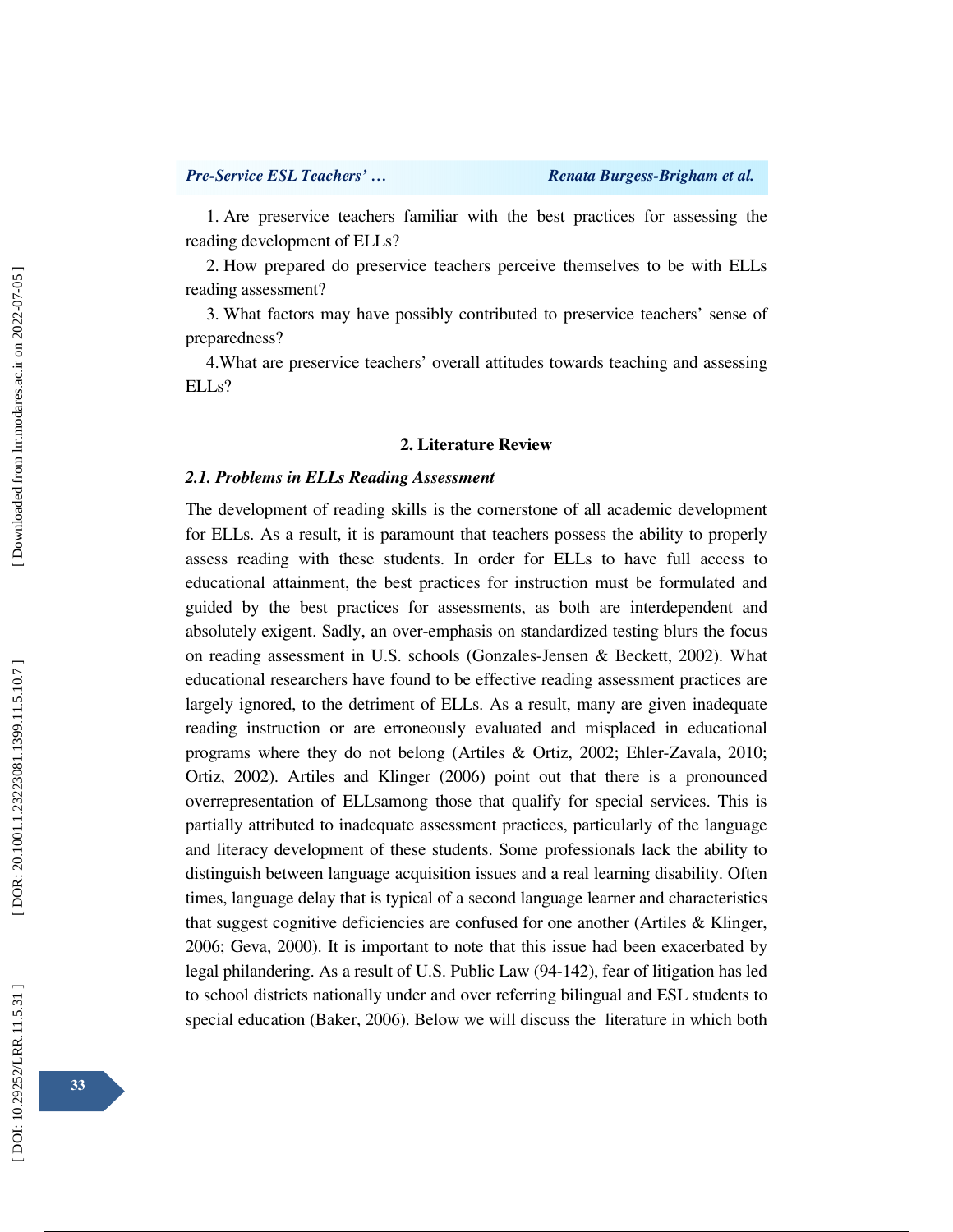under and over diagnosis for special services were found, due to the negligent use of best assessment practices.

Limbos and Geva (2001) documented the accuracy of teacher assessments in screening for reading disabilities with ELLs as compared to native English speaking students (L1). They found that teachers' accuracy in screening and assessing for reading disabilities among ELLs is markedly lower than their accuracy with native speaking students. They found that children who were identified by teachers' assessment as "at-risk," consistently had lower oral language proficiencies than those who were identified as "not-at-risk." Howeve, objective measures indicated that the children with lower oral language proficiency identitifed by teachers as "atrisk" were misidentified. Therefore, inappropriate use of oral language proficiency measures can lead to over-identification of some ELLs, who are truly not at-risk for reading disabilities.

There is also evidence that ELLs who should be rightfully diagnosed and treated for reading disabilities are actually being ignored. In response to the 1996 report issued by The Commission for Racial Equality (CARE) in London that revealed an under-representation of ELLs assessed as learning disabled/dyslexic, Deponio et al.(2000) performed an audit that confirmed CARE's findings, with a very low occurrence of ELLs diagnosed as learning disabled/dyslexic. They state, "The 'high profile' of dyslexia and the requirement to accurately assess are compounded by the sensitivity of working with pupils from other cultures and the difficulty of selecting appropriate assessment tools" (Deponio et al., 2000, pp. 37-38).

### *2.2. Best Practice for Assessing ELLs Reading*

As of now, we have addressed the problems and implications of deficient reading assessment for ELLs. Now, let us turn the discussion to what the literature has to offer in terms of how these assessments should be conducted. Geva (2000) suggests that educators should assess phonological processing and rapid basic reading skills, and measure the gap between reading and listening comprehension. While a small gap between reading and listening comprehension (with reading comprehension being slightly lower) would be normal and expected for developing readers, a large gap indicates that while the student is able to understand vocabulary and ideas, he/she is having trouble making sense of words and ideas in print (decoding deficits) (Geva, 2000). Because so much of ELLs' reading ability is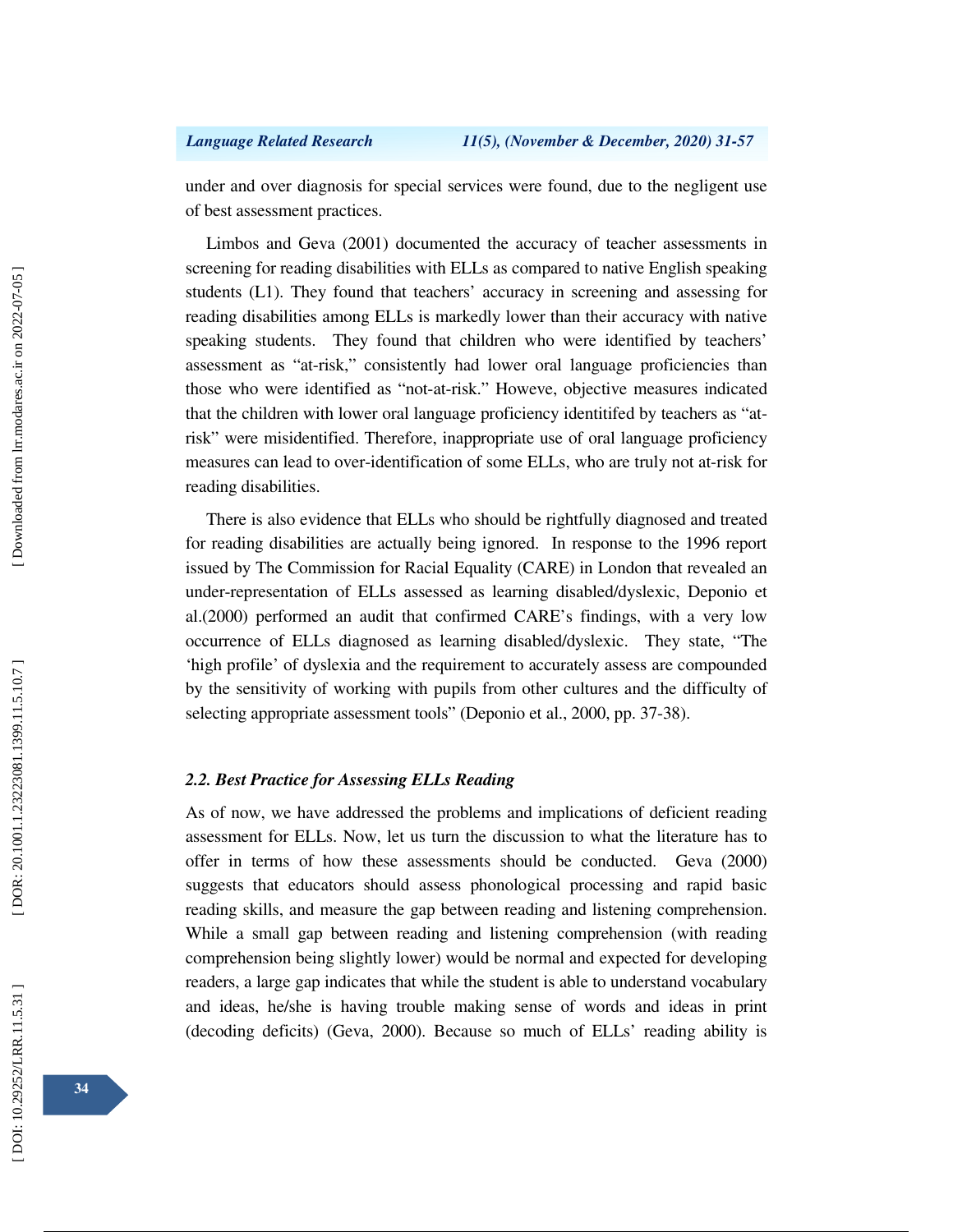dependent upon their English vocabulary knowledge, Woolley (2010) suggests that measuring the students' receptive vocabulary with assessments such as the Peabody Picture Vocabulary Test (Dunn & Dunn, 1981) can be quite useful.

 Liu et al. (2001) published a study that investigated the effectiveness of a multistep Test Item Post-Conference (TIPC) procedure. The TIPC procedure involves a multiple-choice comprehension test, in which students identify portions of a reading passage that gave them problems, are asked questions about their responses, and then interviewed over their testing strategies and background knowledge. All of these steps serve the ultimate purpose of being able to adjust the students' score appropriately. Liu et al. (2001) found a strong consistency with the adjusted score in its equivalent form reliability over a one week period, particularly in comparison to the original score. Surprisingly, background and cultural reasons accounted for only 11% of the score adjustments, while the most popular reasons for score adjustments include comprehension, guessing, elimination, and carelessness (21- 25% each). These results suggest that background and cultural differences be used to examine the students' multiple-choice standardized tests scores and that educators must be aware about the use and misuse of test-taking strategies, in particular for ELLs. Elimination and guessing strategies more helped than hindered their answers, which led to an overestimation of reading abilities when using original scores (Liu et al., 2001).

Beaumont et al. (2002) studied the implementation of an alternative assessment for ELLs called the Transitional Performance-Based Assessment (TPBA), to be taken in place of the regular Performance-Based Assessment (PBA). TPBA differs from the regular assessment in that it provides a scaffolding of its content, has reading passages that are adjusted to the English proficiency level of the students, contains provisions that allow students to activate prior knowledge, and uses bilingual individuals to score the exams in a more holistic manner. They reported that:

Findings from the research project concluded that the TPBA showed that students who traditionally performed poorly on district-wide assessments could successfully engage with English texts and demonstrate progress toward the district's language arts standards when the assessment took into account their unique language and literacy profiles and planned for their language development needs. The transition assessment, with its emphasis on assisted performance, enabled the students to demonstrate their ability to comprehend English text. Even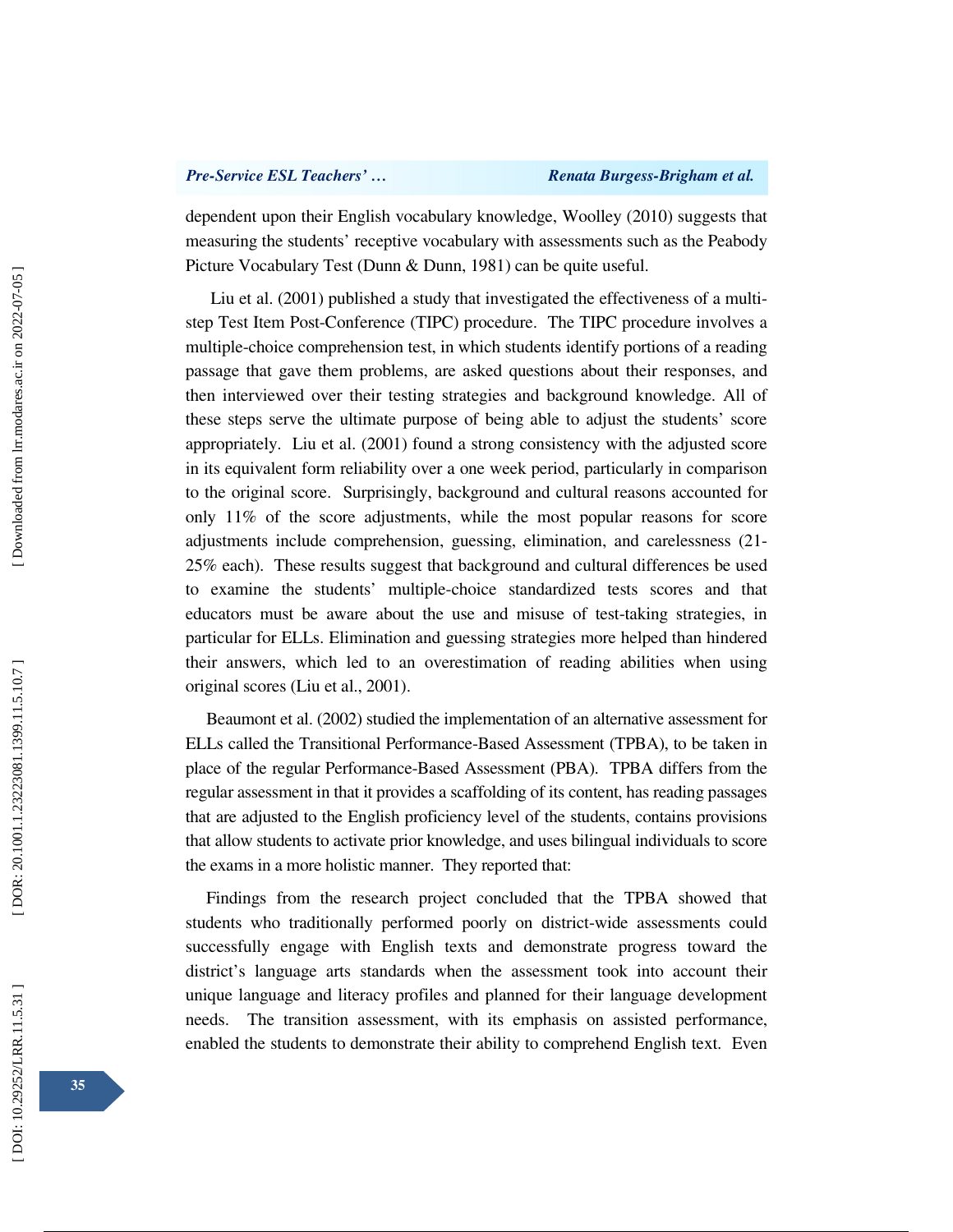those students whose overall performance was low in the holistic scoring demonstrated ability to go beyond concrete responses on certain items. (Beaumont et al., 2002, p. 230)

According to Schneider and Ganschow (2000), the teaching and learning of a second language would be greatly assisted with the infusion of dynamic assessment of metalinguistic skills. This practice is deemed as highly useful in second language learning. They describe dynamic assessments as a method in which the teacher acts simultaneously as a facilitator and assessor of student learning through interactive and shared dialogue with the student. Thus, the teacher should be able to identify response patterns and elicit other problem-solving strategies, respond with verbal and nonverbal thought-provoking hints, and observe metalinguistic awareness (Schneider & Ganschow, 2000).

Based on the current research, recommendations for assessing reading development in ELLs is available but is too often ignored. The most frequently used current practice of ELLs reading assessment is standardized/high-stakes tests (Cummins, 1989; Gonzales-Jensen & Beckett, 2002; Rueda & Garcia, 1996) that frequently often occur after the student is perceived to have an oral command of English (Gersten et al., 2007; Gottlieb, 2006). Assessments of reading disabilities can and should proceed whether or not the student has developed oral language proficiency in the second language, as these two assessment tasks screen out children with reading disabilities in all students (August & Shanahan, 2006; Case & Taylor, 2005; Gersten et al., 2007; Geva, 2000; Gottlieb, 2006;). Educators do not need to wait until children's oral proficiency in their second language is fully developed to administer assessments that identify reading difficulties. Instead, early assessment, followed by early intervention gives the student a much higher chance of successfully coping with their reading disabilities. Limbos and Geva (2001) also suggest that reading teachers should be trained on the reading development of ELLs, so that they avoid the tendency to rely on assessments measuring oral language proficiency, as research demonstrates that this is not an accurate way to measure English literacy skills (August & Shanahan, 2006). Another notable finding is that teachers should diversify their means of assessment in order to ensure a thorough assessment of ELLs. In addition to traditional standardized exams, alternative assessments such as checklists, portfolios, journals, etc. should be used frequently (Anstrom, 1997; Cummins, 1989; Rueda & Garcia, 1996). Also, an incorporation of both formal and informal assessments, including a deeper look into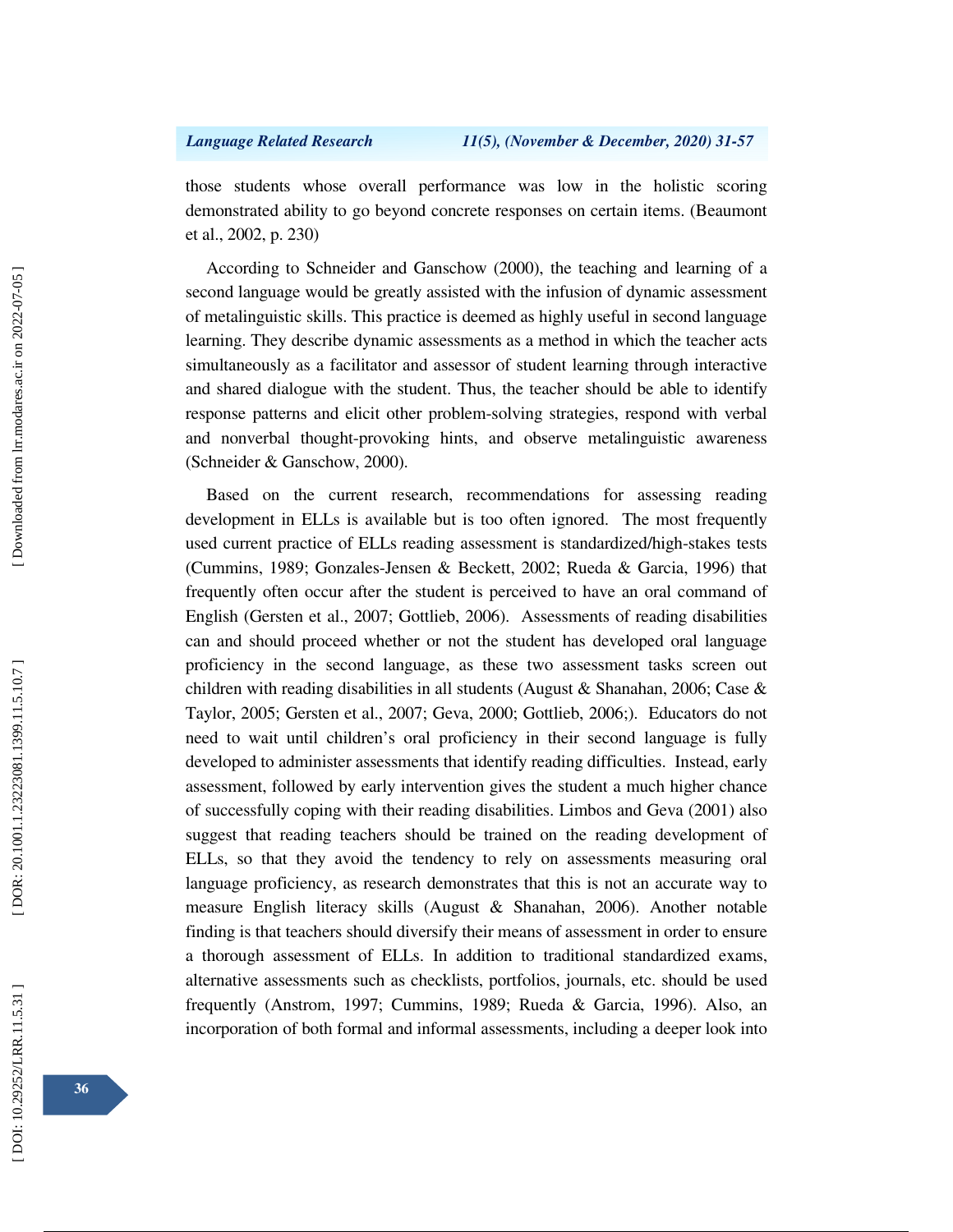the answers on standardized or multiple-choice tests, offers the truest and best reflection of ELLs' reading abilities. Classroom-based formative assessments are of particular importance, as they provide updated measures of a child's reading development, therefore providing the teacher with a valid instructional roadmap (Hurley & Tinajero, 2001; Jia et al., 2006).

### *2.3.Teacher Knowledge and Attitudes*

The majority of studies reviewed have found an apparent lack of teacher knowledge in regards to proper L2 instruction and/or assessment (Anstrom, 1997; Artiles & Klinger, 2006; Deponio et al., 2000; Durgunoglu & Hughes, 2010; Joshi et al., 2009; Li & Zhang, 2004). Although most were performed on in-service teachers, valuable implications for PTs can be readily ascertained by examining the contents of this literature. To begin, Deponio et al. (2000) conducted a study detailing teachers' knowledge on best assessment practices to determine dyslexia in bilingual students. The results revealed that there was a pervasive lack of knowledge and great inconsistency in the assessment practices of teachers. Durgunoglu and Hughes (2010) conducted a mixed-methods study on 62 PTs, measuring their self-efficacy, attitudes, and perceived preparedness, and knowledge of ELLs in general. Using a survey on the attitudes and perceptions of these students toward ELLs, they found that PTs exhibited positive attitudes towards ELLs, but were relatively neutral in their perceptions of their preparedness to teach them. When assessed on their pedagogical knowledge of ESL instruction, the average student score was a whopping 25%. In addition to these findings, a strong, positive correlation was found between self-efficacy and preparedness. Those students who reported a greater sense of preparedness also scored higher on the knowledge test.

 Joshi et al. (2009) reported similar findings, although these were PTs educators that were specifically measured on their perceived and actual knowledge of reading instruction. A total of 78 university instructors were surveyed on their perceptions of reading pedagogical knowledge, including items that measured their ability to work with ELLs and to use assessment to inform their instruction. In the latter two categories, they reported moderate confidence in their abilities. However, the results of the content knowledge assessment showed that most participants were not familiar with the five basic constructs needed to teach literacy skills, as highlighted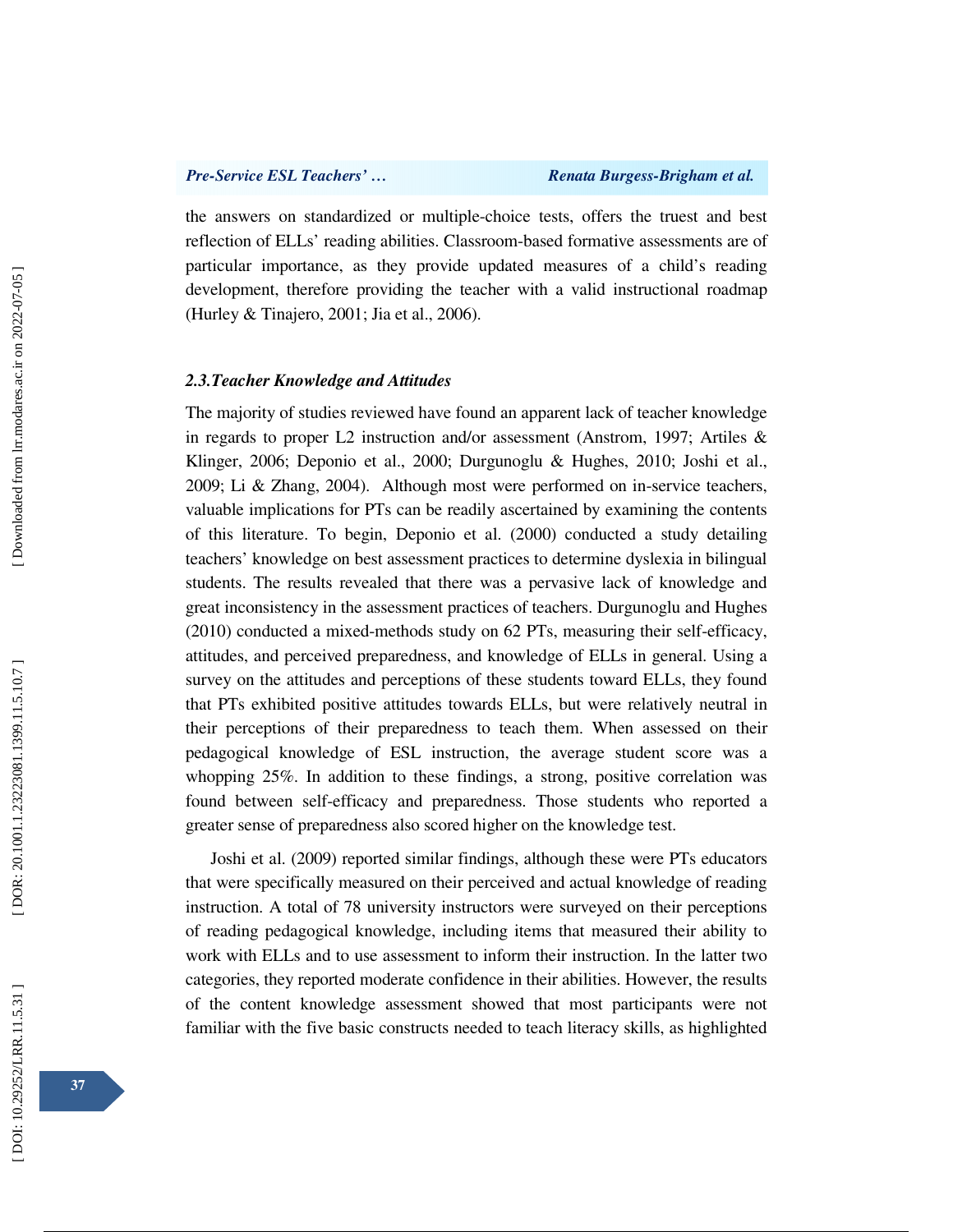by The National Reading Panel (2000). If reading teachers do not have a basic knowledge of the proper literacy instruction, they are not able to accordingly assess the literacy skills of any of their students (Moats & Foorman, 2003). Due to the complexities of language development in ELLs, the aforementioned statement rings especially true for this vulnerable population. Furthermore, teacher educators who do not understand the basic components of successful reading acquisition cannot possibly transform college students to effective reading teachers (Binks-Cantrell et al., 2012).

In an article written by Li and Zhang (2004), the findings of a case study of a 14 year-old Chinese girl "Mei" who had apparently not met grade-level standards in English reading are reported. Using a grounded theory approach, the researchers found that although Mei's instructors had an overall positive attitude toward ELLs, they did not feel prepared to teach and assess her properly. In addition, her teachers recommended her being exempt from standardized testing because of the looming possibility of her not performing well, which further contributed to her lack of reading development. Because they did not compare on-going standardized test results or adequate classroom assessment data, her reading development severely lagged. This finding is supported by Gonzales-Jensen and Beckett (2002), who looked at the reading assessment practices of 50 in-service teachers who were also taking coursework for an ESL endorsement. Using questionnaires, they found that most of the teachers studied could not differentiate between formal and informal assessments. In addition, some studies suggest that the teachers are equally satisfied with the validity of both formal and informal assessments (Gonzales-Jensen & Beckett, 2002; Jia et al., 2006). However, the latter study did seem to have a better understanding of different types of assessments, as they expressed a preference for classroom-based, formative assessments over standardized tests for L2 reading.

In addition to insufficient pedagogical knowledge, much of the lack of proper reading assessment stems from an unfamiliarity with the students' L1 and/or inexperience with the process of second language acquisition. Without the ability to assess a student in their native language, a teacher can greatly underestimate students' academic abilities (Anstrom, 1997; Gottlieb, 2006; Ortiz, 1997). For this reason, it is important that teachers have at least a basic knowledge of the linguistic features of a child's native language or have access to professionals who can bilingually assess them. When this occurs, educators have no choice but to rely on self –reports (Marian et al., 2007) or other inchoate methods of assessing the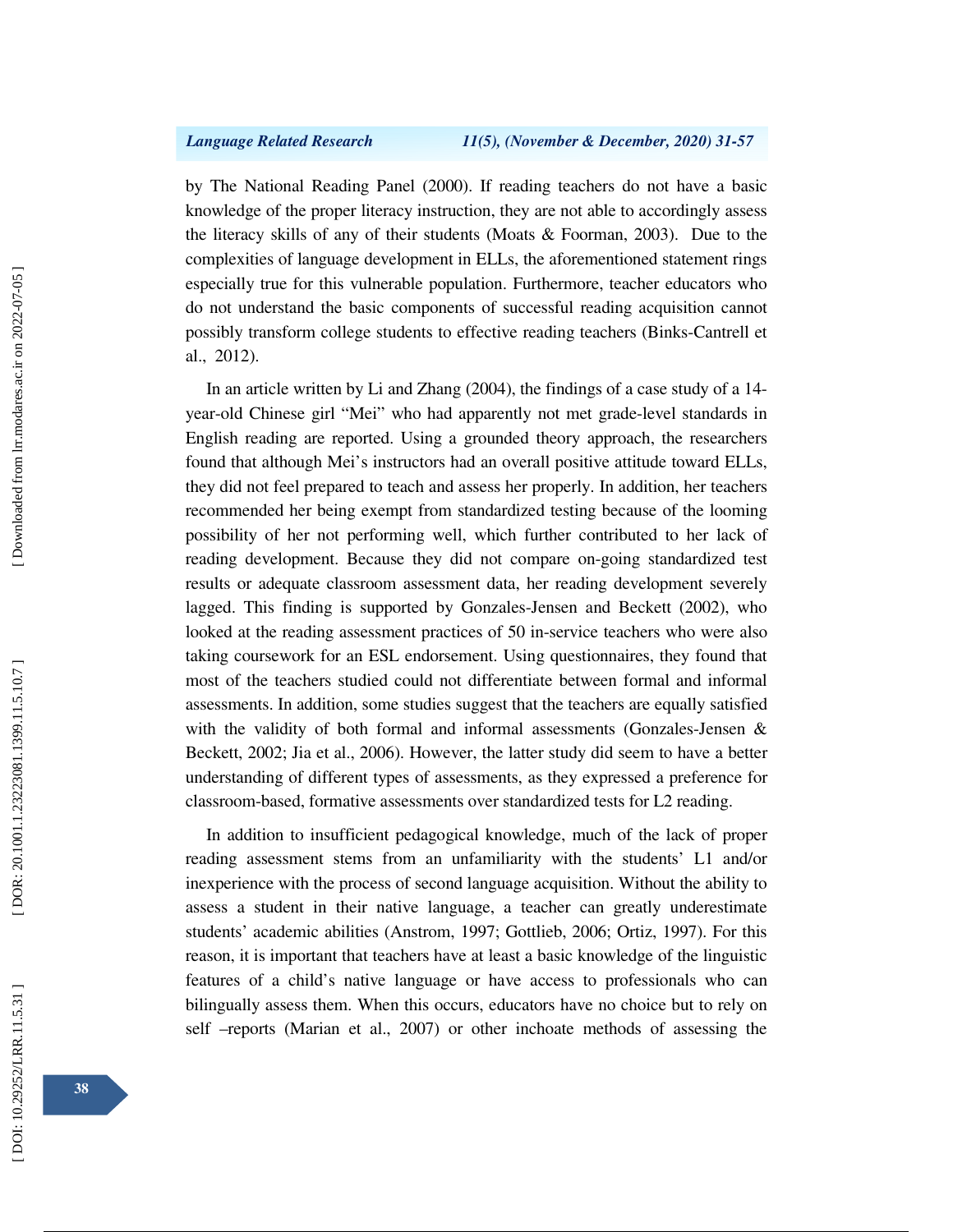student. Although self-reports from students do play an integral role in ascertaining the best instructional intervention for ELLs, this should not be the only method by which their language ability is determined. Related to the linguistic knowledge of teachers, Reeves (2009) purported that language-related background experiences of teachers shape how they deliver content to ELLs. Case studies of two PTs were conducted to see how the teachers' "language biographies" affected their knowledge and beliefs about second language development and teaching. It appears that both teacher candidates did not have any experience in second language acquisition nor had a sound knowledge base of the pedagogical implications for ELLs. Because the PTs were L1 speakers of English with no second language acquisition experience, the author concluded that they did not have "insight into how language can be effectively presented to learners." (p. 112) Educators should have this knowledge for proper reading assessment, as it will assist in distinguishing the language proficiency from content knowledge (Anstrom, 1997). Furthermore, Reeves (2009) charges L2 teacher educators to construct programs that are responsive to their candidates' language biographies and are equipped with rich praxis experiences.

As stated earlier, it is of the utmost importance to understand how knowledgeable PTs are of reading assessment practices appropriate for ELLs. Equally important, we must also know their attitudes and perceptions concerning this matter, as teachers are the primary agents of improving L2 teaching and learning (Jia et al., 2006). Teachers' attitudes and beliefs have a direct effect on their classroom practices (Oboler & Gupta, 2010). Due to much of their knowledge, attitudes, and beliefs being shaped by their pre-service training, there is great merit in examining these PT components in relation to their training. In fact, studies have demonstrated how PTs ideas on reading assessment had been directly affected by their university preparation (Allen & Flippo, 2002; Craig & Leavell, 1995; Oboler & Gupta, 2010). Allen and Flippo (2002) examined pre-service teachers' perceptions of alternative literacy assessments. Using a Likert-type survey as a pilot and a subsequent pre-post assessment of a literacy assessment course, they found that the PTs reported significant differences in their attitudes toward selfevaluation and peer evaluation at the end of the course. It is important to note that this course included hands-on reading assessment training. The results from this study allude to teachers' need for field experiences in order to cultivate their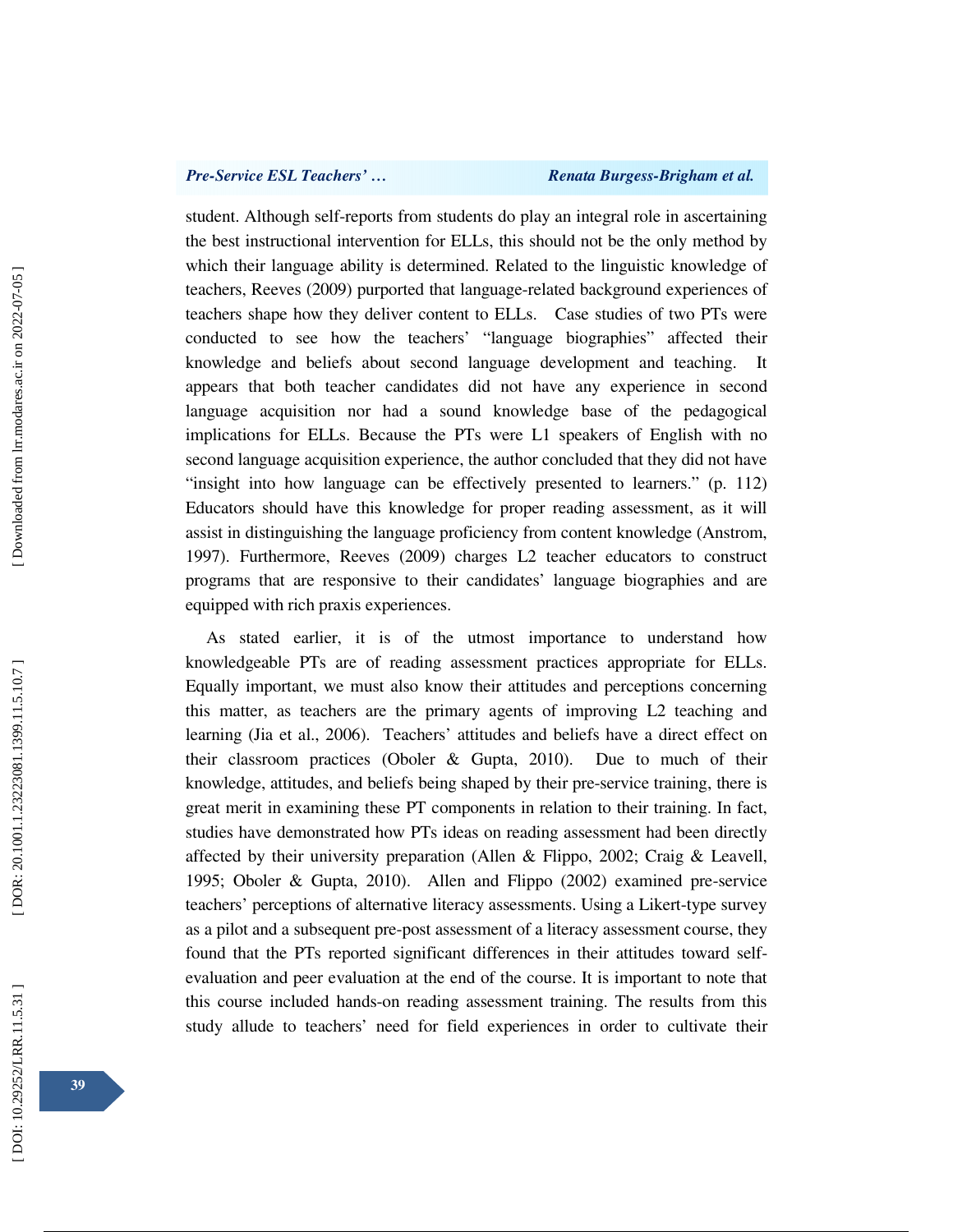knowledge of L2 reading assessments. It suggests that PTs need much more than a surface knowledge introduction to alternative assessments, they need practice using them.

Oboler and Gupta (2010) explored how the administration of informal reading inventories in schools by pre-service teachers influenced their knowledge and attitudes of reading education. Using a mixed-methods design, the results from these studies demonstrated that "PTs were beginning to create a cognitive understanding of the testing process, to understand the students' use of strategies, to decide why a response was given, and then to think about the responses' appropriateness." (p. 84). In addition, PTs also reported that working with inservice teachers and their students lead to a deeper understanding of how assessment should be used to tailor instruction. Similarly, Craig and Leavell (1995) administered surveys and conducted interviews with multi-disciplinary team of PTs (including reading) in order to ascertain their perceptions of portfolio assessments. To receive a first-hand experience of the potential benefits of tracking student progress with portfolios, they were instructed to use them to track their own progress in their university Reading/Language Arts course for four semesters. Not only did they agree that portfolios would be an asset in their future classrooms, they all reported a deepening of their understanding of the subject matter through constantly assessing their own progress in the class.

Some researchers have expressed the need for more studies that illuminate PTs' capabilities in L2 reading assessment (Anstrom, 1997; Jia et al., 2006) and studies that highlight how PTs attitudes and beliefs can be affected by their training (Rueda & Garcia, 1997). The current study seeks to answer that call, by looking specifically at PTs background knowledge of best assessment practices, their feelings of preparedness to assess ELLs in reading, attitudes toward L2 reading assessments, and the factors that shaped both their knowledge and attitudes.

### **3. Methods**

## *3.1. Data Collection Instrument*

In order to determine the attitudes, perceptions, and knowledge of pre-service teachers in regards to L2 reading assessment, a researcher-created survey was administered to the participants. The recommendations of Dornyei (2003) guided this process, as he states that questionnaires such as these best measure the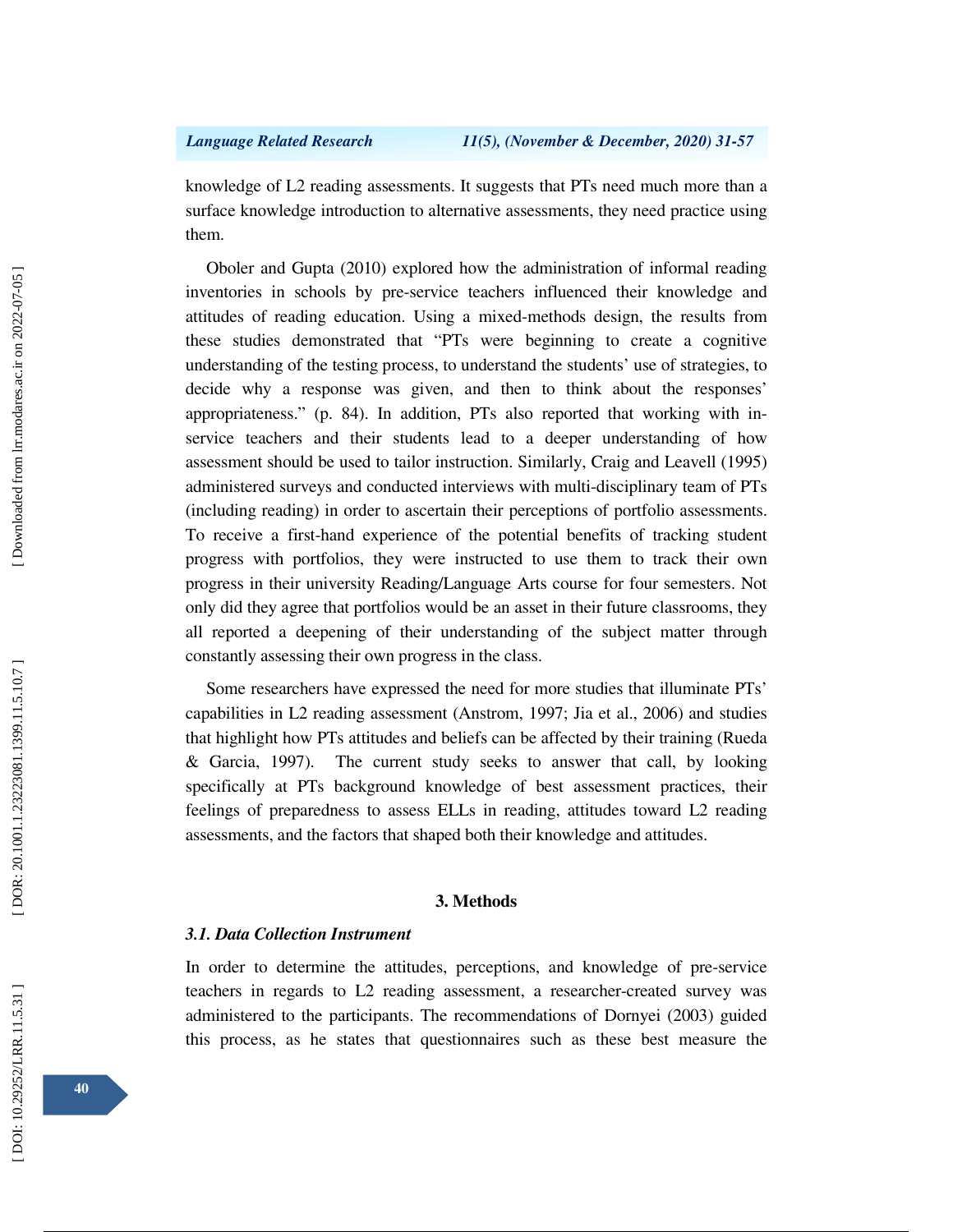### *Pre-Service ESL Teachers'* ... *Renata Burgess-Brigham et al.*

knowledge, behaviors, attitudes, and perceptions of participants involved in second language research. The items of the survey were constructed deductively, based on the aforementioned findings from the literature (Hinkin, 1998). "An advantage of the deductive approach to scale development is that if properly conducted, it will help assure content validity in the final scales. Through the development of adequate construct definitions, items should capture the domain of interest" (Hinkin, 1998, p. 107). The initial survey consisted of 25 items that were carefully examined after its administration. After the data analysis, five questions were deleted and 20 questions were left regarding background experiences related to ELLs, which were designed to assess the participants' attitudes, perceptions, and knowledge of L2 reading assessment. Participants rated each statement on a 5-point Likert scale, from "strongly disagree" to "strongly agree." A replicated sample of the survey is shown below (Table 1). The questionnaire was sent to all 152 of the participants through e-mail. When the survey closed, 104 of the students had completed the survey, yielding a 68.4% response rate. A final sample size of N=104 was recorded and used in the subsequent data analysis.

### *3.2. Participants*

The sample consisted of 152 undergraduates in four sections of the same course taught by different instructors at a public university in Texas. Furthermore, this teacher preparation program is located in a state whose ELLs population is well above the national average and continues to rise. All undergraduates who participated in the survey were at the junior level and preparing for state certification as pre-kindergarten –  $12<sup>th</sup>$  grade teachers. In addition, all of these students were in a course specifically designed to train the students in ELLs assessment. All of the texts, additional readings, and assignments were standardized across all courses, regardless of the difference in instructors. As the surveying took place in one of the last required courses before student teaching, the pre-service teachers reported taking an average of three courses in reading and one course in L2 preparation (including this semester). In addition, 10 hours of field experience working with ELLswas a part of this course requirement. The need for carefulness and sincerity in completing the survey was explained to the students. As an incentive for participating in the survey, students received extra credit. The questionnaire was administered to the participants electronically through e-mail and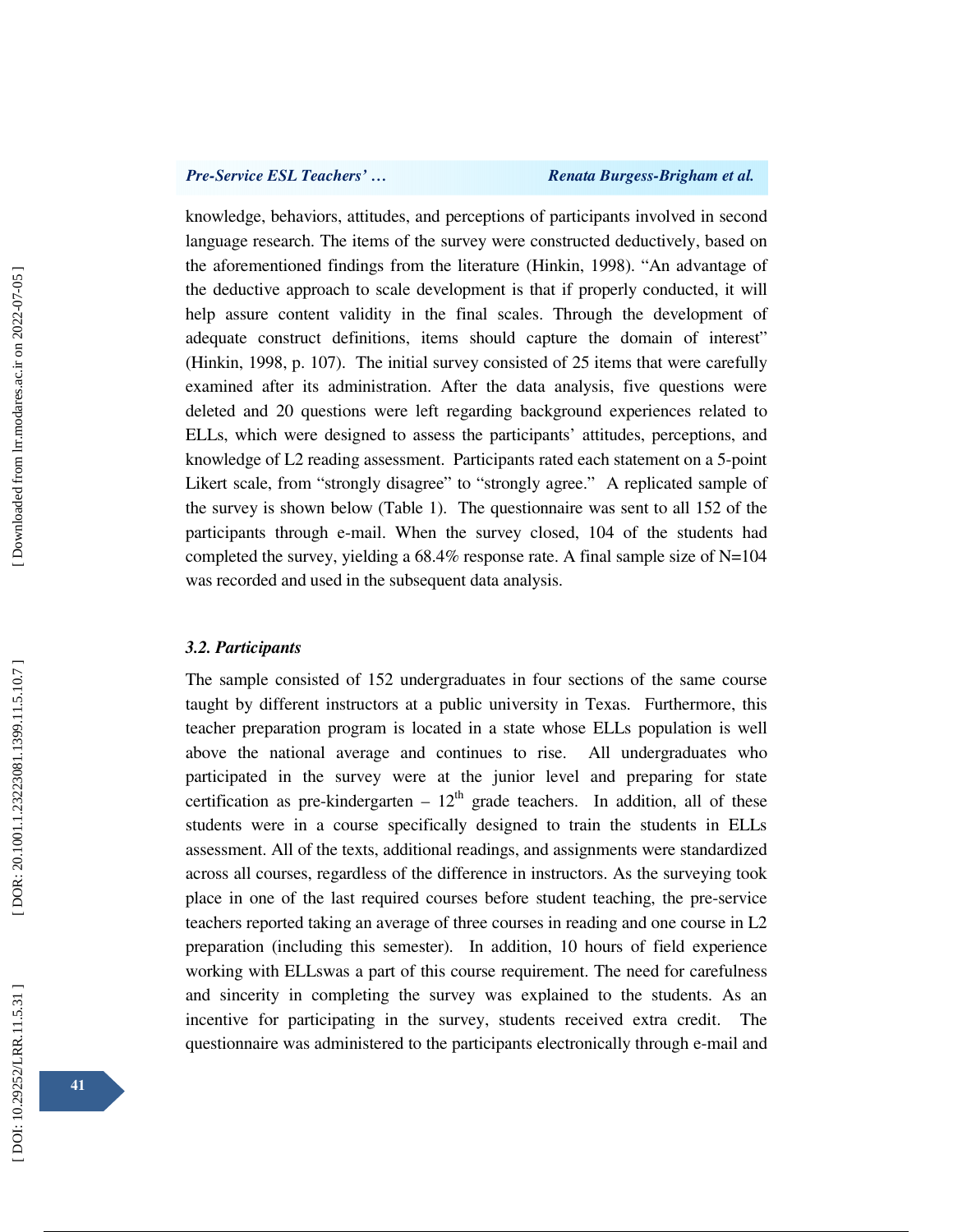they were given a timeframe of two weeks to complete the survey. The participants were repeatedly insured by their course instructors and in the attached description of the questionnaire itself that participation was strictly voluntary, all survey responses would remain anonymous, and that their grades would in no way be negatively affected if they chose not to participate.

### *3.3. Data Analysis*

Although this study seeks to provide insight into the research questions stated earlier, it also serves a dual purpose in creating an instrument with the intention of use for future research. These proposed research plans will be thoroughly discussed. Due to this goal, the data collected was analyzed by examining the descriptive statistics and using a chi-square analysis of the responses. The chi-square statistic permits the comparison of two survey items in order to determine a statistically significant relationship between two responses. This method will be used to answer RQ 3; to see how each survey response affected the PTs sense of preparedness, which was measure by the responses to item 1. The descriptive statistical analysis will serve to answer RQ1, RQ2, and RQ4.

 Hinkin (1998) outlines a 6-step-process in scale development: 1) Item Generation 2) Questionnaire Administration 3) Initial Item Reduction 4) Confirmatory Factor Analysis 5) Convergent and Discriminant Validity 6) Replication. The present study includes steps 1-4 of this process. A descriptive statistical analysis was used to explore the items in order to make the initial item reduction after the questionnaire was administered. Cross tabulations of the survey responses were used as the confirmatory factor analysis, to see if any of the responses significantly compared to the PTs sense of preparedness.

### **4. Results**

For the descriptive statistical analysis, Items 1 and 5-8 were examined to draw inferences about the participants' indications regarding their perceived preparedness to assess the reading abilities of ELLs. Items 2-4 were analyzed to draw inferences based upon second language background experiences of the PTs. Items 9-10 were used to make inferences about the participants' general attitudes towards ELLs reading assessment. Items 11-20 were examined to draw inferences about the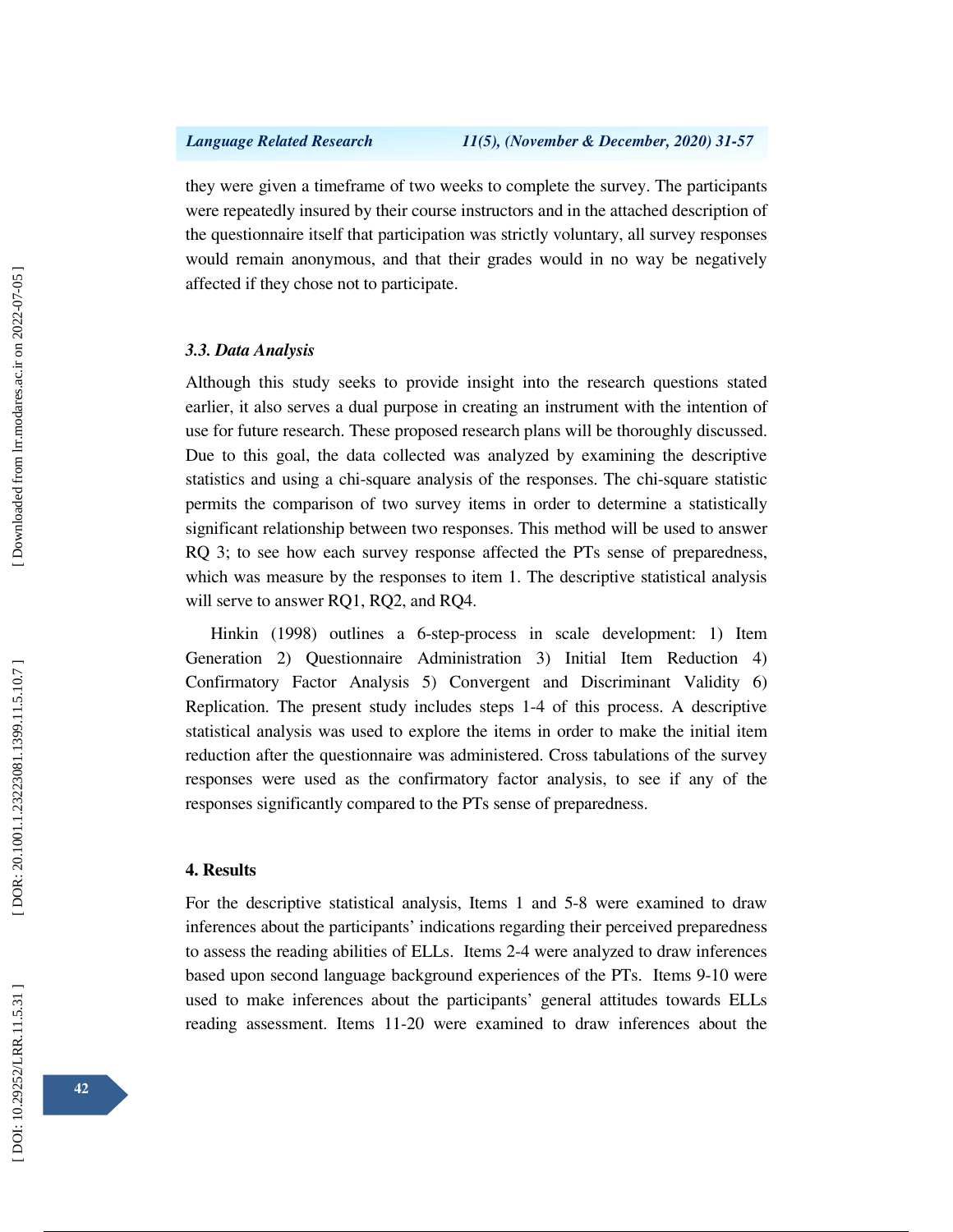Ī

participants' knowledge of best practices in ELLs reading assessment. The participants' responses for each statement were converted into percentages (of the total number of responses to the statement) in order to allow for most accurate and useful comparisons. For further clarification, the mean and standard deviations for each item response was also recorded. All items, their corresponding domain names, and descriptive statistics are included in Table 1 and 2 below.

### **Table 1**

*Pre-Service ELLs Teachers' Knowledge of Reading Assessments Survey* 

1. I feel prepared to assess the reading abilities of English language learing (ELL) students.

2. I speak more than one language.

3. I have family/friends who fluently speak more than one language.

4. I grew up in a community where a language other than English was commonly spoken.

5. I feel prepared to assess the reading abilities of **native-English-speaking** students.

6. I feel my coursework has provided good information about how to assess the reading abilities of ELL students.

7. I feel I have learned how to assess the reading abilities of ELL students through field experiences.

8. I feel my teacher preparation program is lacking in preparing teachers to assess the reading abilities of ELL students.

9. I would like to learn more about assessing the reading abilities of ELL students.

10. I will be responsible for assessing the reading abilities of ELL students when I teach.

11. Teachers should wait until an ELL's oral language proficiency has developed in English before administering assessments that identify reading difficulties.

12. Formal assessments are the best method for assessing the reading development of ELLs.

13. Teachers should only use informal assessments for assessing the reading development of ELLs.

14. Teachers can interview ELLs regarding multiple-choice answers to get a more accurate reflection of their reading abilities.

15. The most effective way to assess the reading abilities of ELLs is to use a multitude of different assessments.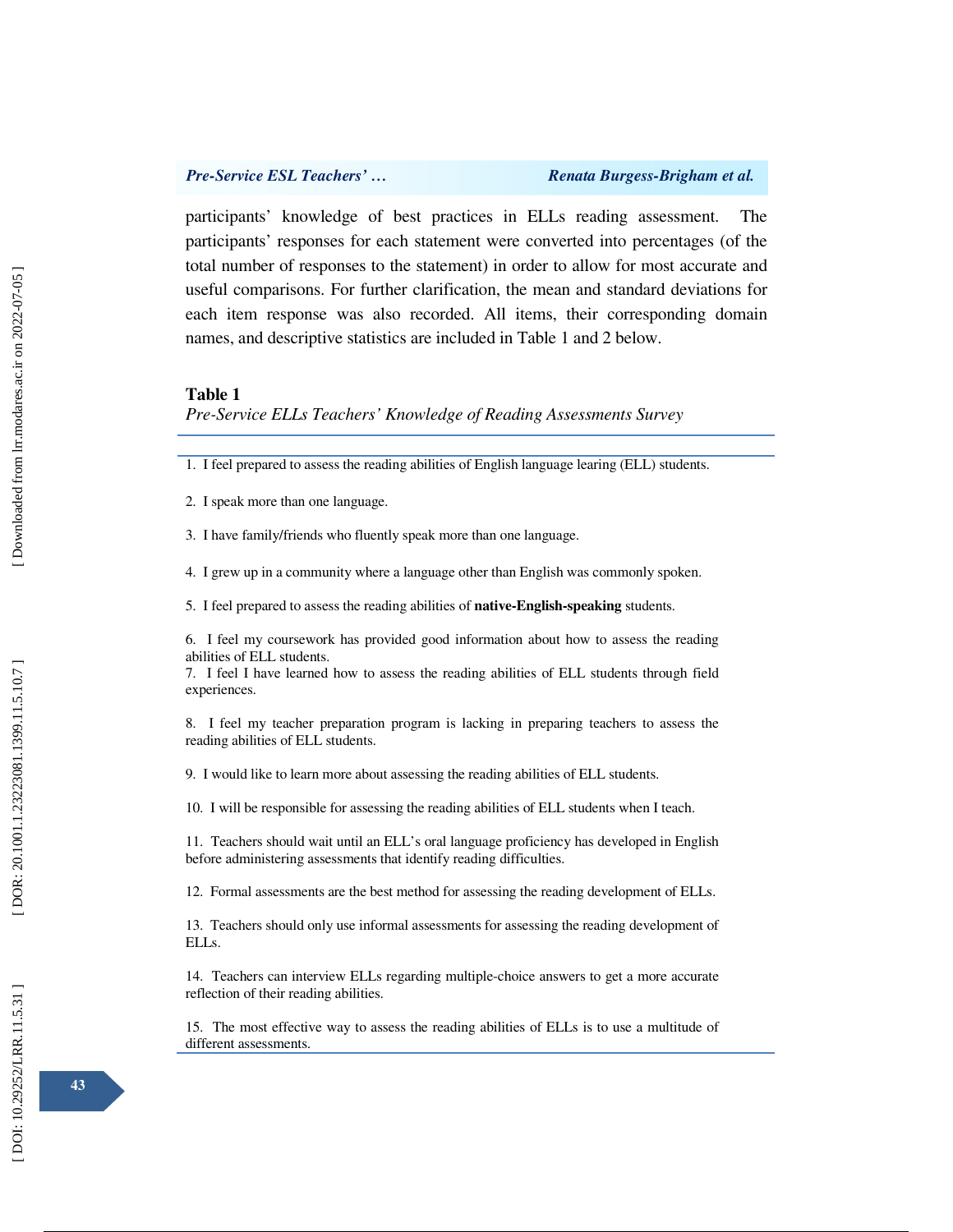16. I will use caution in identifying an ELL student as having reading difficulties, since it could actually be a language problem.

17. I am familiar with the expected stages of language and reading in second language acquisition.

18. A phonological awareness screening is a good predictor of reading success/difficulty for ELLs.

19. A large discrepancy between listening and reading comprehension is an indicator of reading difficulty in ELLs.

20. Background experiences can affect an ELLs' reading assessment scores.

### **Table 2**

*Descriptive Statistics of Survey Responses* 

| <i>Bescriptive Statistics of Sarvey Responses</i> |            |      |  |  |  |
|---------------------------------------------------|------------|------|--|--|--|
| <b>Items</b>                                      | $M(N=105)$ | SD   |  |  |  |
| <b>Perceived Preparedness</b>                     |            |      |  |  |  |
| Item 1                                            | 2.33       | 0.74 |  |  |  |
| Item 6                                            | 3.91       | 0.79 |  |  |  |
| Item 7                                            | 3.56       | 1.02 |  |  |  |
| Item 8                                            | 2.43       | 0.95 |  |  |  |
| <b>Best Practices</b>                             |            |      |  |  |  |
| Item 11                                           | 2.37       | 0.95 |  |  |  |
| Item 12                                           | 1.89       | 0.82 |  |  |  |
| Item 13                                           | 2.22       | 0.80 |  |  |  |
| Item 14                                           | 3.38       | 0.86 |  |  |  |
| Item 15                                           | 4.59       | 0.58 |  |  |  |
| Item 16                                           | 4.24       | 0.58 |  |  |  |
| Item 17                                           | 3.82       | 0.68 |  |  |  |
| Item 18                                           | 3.45       | 0.62 |  |  |  |
| Item 19                                           | 3.50       | 0.78 |  |  |  |
| Item 20                                           | 4.44       | 0.64 |  |  |  |
|                                                   |            |      |  |  |  |
| <b>Background</b>                                 |            |      |  |  |  |
| Item 2                                            | 2.12       | 1.07 |  |  |  |
| Item 3                                            | 3.28       | 1.46 |  |  |  |
| Item 4                                            | 2.79       | 1.35 |  |  |  |
|                                                   |            |      |  |  |  |
| <b>Attitudes</b>                                  |            |      |  |  |  |
| Item 9                                            | 3.78       | 0.72 |  |  |  |
| Item 10                                           | 4.15       | 0.71 |  |  |  |

Of the 20 items on the survey, 16 were intended to indicate positive attitudes/perceptions/knowledge of ELLs reading assessment (if agreed with) and 4 were considered to indicate negative attitudes/perceptions/knowledge of ELLs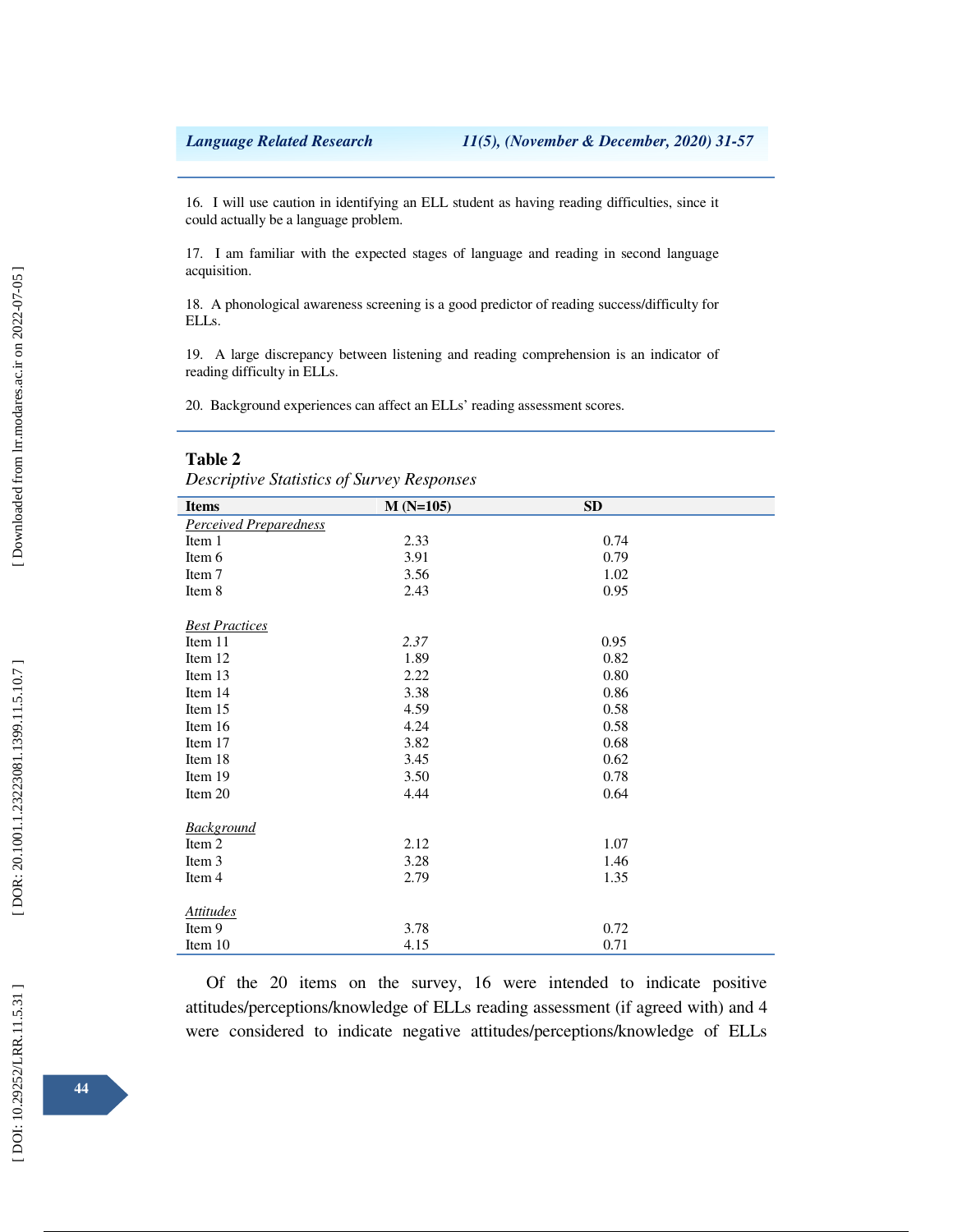reading assessment (if agreed with). Positive statements include the numbers 1-7, 9-10, and 14-20 and negative statements include the numbers 8, 11-13. Intermixing positive and negative statements prevents readers from marking the same opinion on the Likert scale for each statement but instead, requires each statement to be read carefully. The participants' responses for each opinion for each statement were converted into percentages (of the total number of responses to the statement) in order to allow for most accurate and useful comparisons.

A moderately strong sense of confidence in ability and/or preparedness to assess the reading abilities of ELLs was one of the clearest findings of this survey. On item 1, 72% of participants indicated they felt prepared, while only 11% felt unprepared. A meager 17% indicated they did not know if they are prepared. In addition, 80% of respondents indicated that they did feel prepared to assess the reading abilities of native-English speakers. This is a positive statistic, taking into account that the ability to assess reading of ELLs will be just as important as the ability to assess reading of native speakers, especially in the candidates' state of certification. On item 6, an overwhelming 76% of respondents indicated that their coursework had provided them good information about ELLs reading assessment. On item 7, 61% indicated their field experiences had taught them about ELLs reading assessment, while only 18% responded negatively. For this response, it is worthy to note that 21% were unsure of how their field experiences shaped their ability to assess ELLs reading. The participants responded similarly to this on item 8, with 27% indicating uncertainty of whether their teacher preparation program lacks the necessary components to prepare them to assess ELLs reading. Although the attitude of feeling prepared to assess ELLs reading does concur with the literature examined, it does come as a bit of a surprise, given the blatant lack of actual teacher knowledge concurrently displayed. In other words, many of these teachers do not know what they do not know, which could wreak havoc on student outcomes.

Although the survey responses indicated a positive perceived preparation to assess reading of ELLs, the responses in regard to linguistic background experiences were strikingly inversed. For instance, 76% of participants reported that they did not speak more than one language on item 2. 9% of the respondents neither agreed nor disagreed, indicating that they may have some basic language ability, but do not possess fluent command of another language. The responses were a bit more positive for the next question in this domain, with 59% of the participants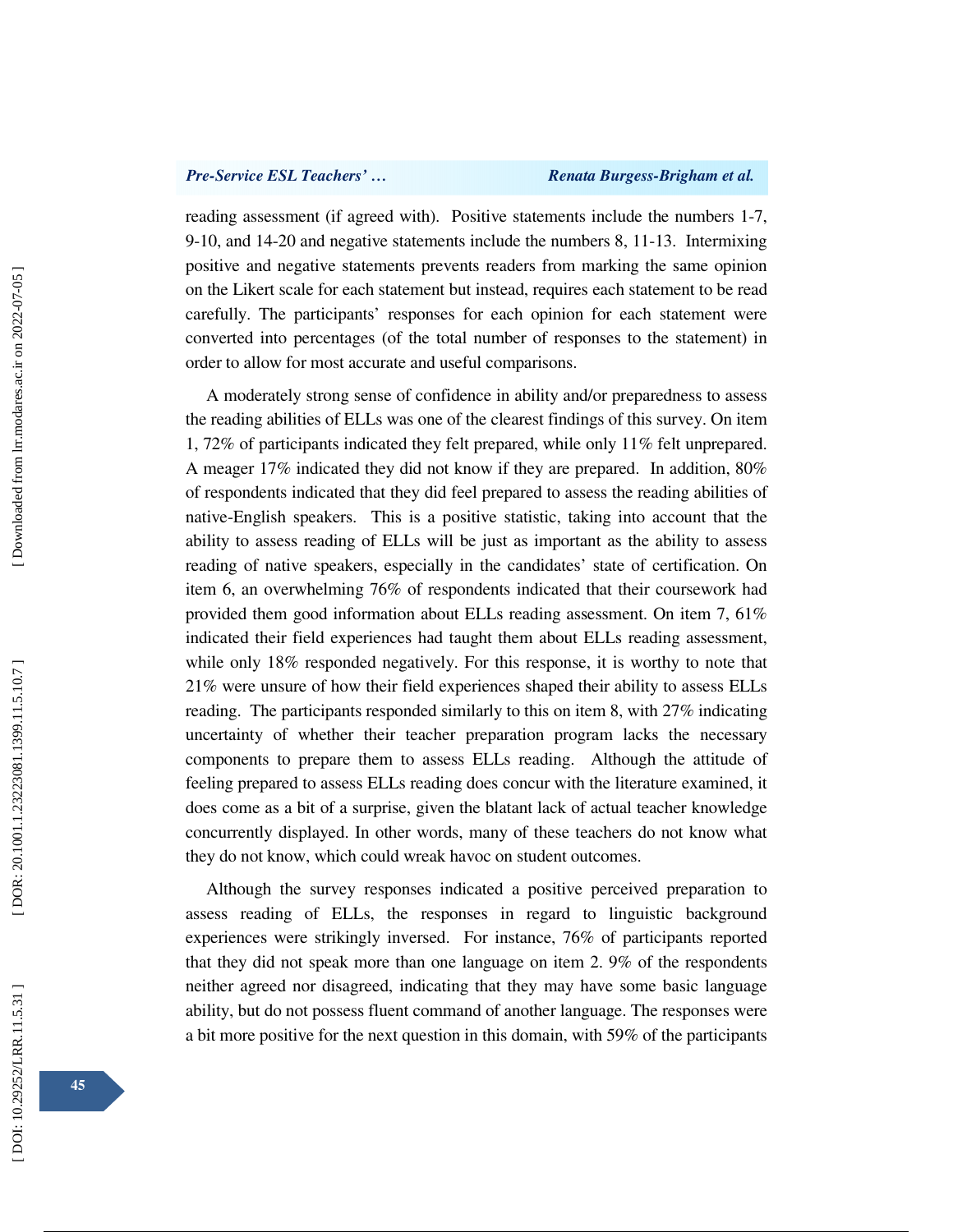indicating that they have family and/or friends who fluently speak another language on item 3. On a more dismal note, 50% of the PTs surveyed reported that they did not grow up in a community where another language was commonly spoken. By informally examining the surveys, it appears that the same PTs who reported having the above ELLs background experiences were usually the same students who reported a higher perceived preparedness for ELLs reading assessment. However, this relationship will be statistically determined in the following.

On a more positive note, the majority of respondents indicated a positive attitude towards ELLs. For instance, 75% of respondents would like to learn more about assessing the reading abilities of ELL students (item 9) and 88% believe they will be responsible towards assessing reading abilities of ELL students (item 10), most of which were "strongly agree" on both items. Such positive attitudes seem to indicate that these pre-service teachers understand the need and importance of knowing how to best assess the reading abilities of their ELL students. This is also an encouraging indicator of their openness and receptiveness towards learning more about ELLs reading assessment.

Pertaining to the participants' knowledge regarding ELLs reading assessment, the responses seem to indicate uncertainty about how to best assess ELLs reading. Although the majority (66%) of participants indicated that teachers should not wait until ELLs' oral language proficiency has developed in English before administering reading assessments, 34% felt that teachers should wait or were unsure about this concept. These findings are consistent with the research that showed many ELLs do not receive needed early intervention because too many teachers hesitate to assess the reading abilities of ELLs. In addition, 48% of the participants on item 18 were unsure or disagreed that phonological awareness screening is a good predictor of reading success/difficulty for ELLs, which is in direct contrast to what is stated in the literature . In contrast, 94% of respondents stated that they would use caution in identifying ELLs as having reading difficulties, since it could actually be a language problem. While the responses to items 12 and 13 indicated favoritism towards informal assessment, it is important to note that these pre-service teachers will have to be prepared to use formal assessments, as mandated by the state. However, it is great that these PTs do see the value of informal assessment, especially as the literature demonstrates that too many teachers rely on standardized, formal assessments. In addition, 55% responded positively to interviewing ELLs regarding multiple-choice answers on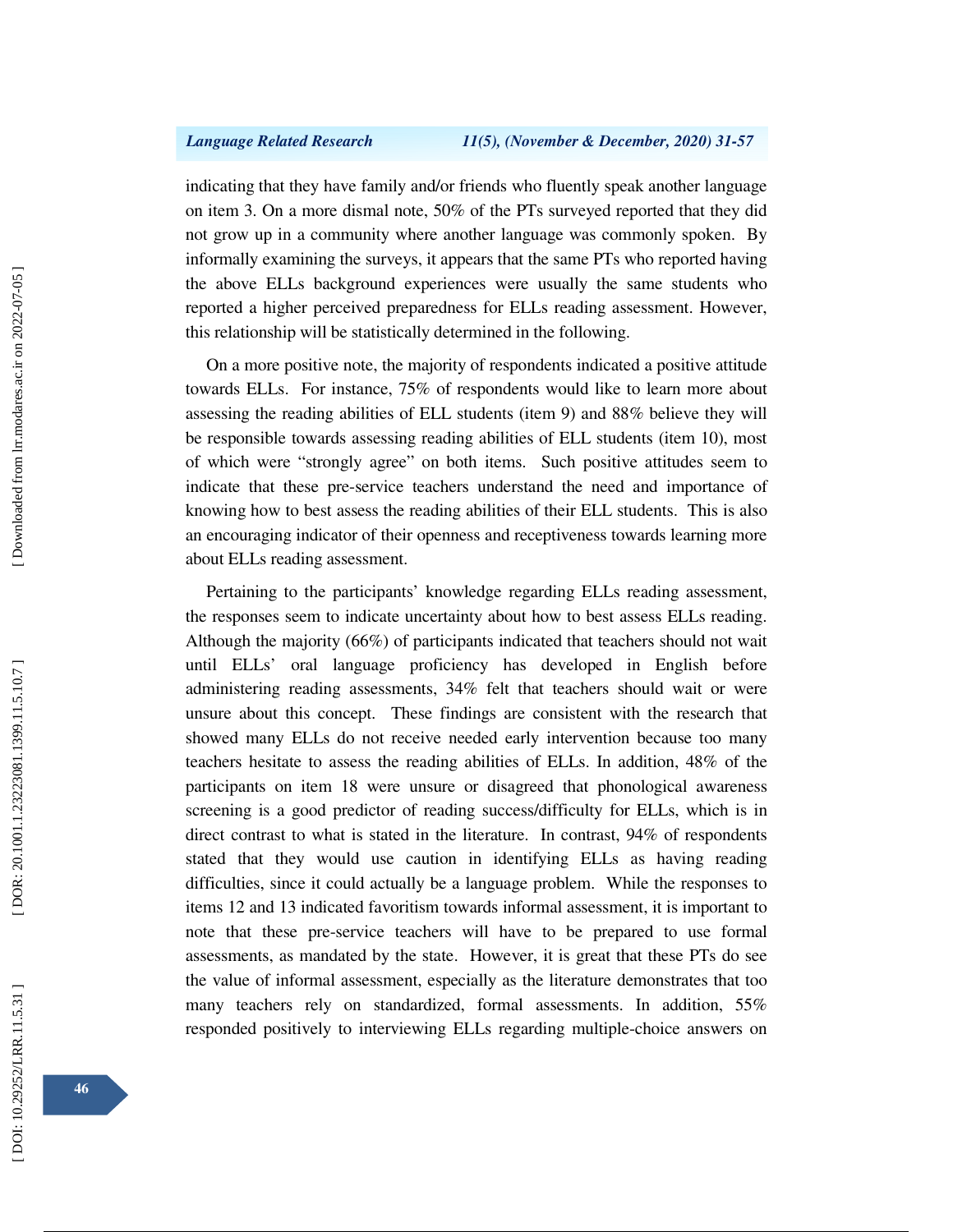# *Pre-Service ESL Teachers'* ... <br>Renata Burgess-Brigham et al.

item 14 and 98% responded positively to using multiple assessments on item 15, indicating that the respondents are open to a myriad of both formal and informal assessment techniques. The majority (88%) of participants on are familiar with the expected stage of language and reading in second language acquisition, as indicated by their responses on item 17. On item 19, the majority of students did realize that a large discrepancy between listening and reading comprehension is an indicator of reading difficulty in ELLs (59%), be we would be remiss without noting that a substantial 30% did not know how to answer this question. The most positive response emerged on item 20, with 99% of the PTs realizing that background experiences can affect ELLs' reading assessment scores.

### **Table 3**

| Cross-Tabulated Chi-Square Statistics of Survey Responses (Item 1) |  |  |  |
|--------------------------------------------------------------------|--|--|--|
|                                                                    |  |  |  |

| $\chi^2$ (df=1) | $\mathbf{p}$ |  |
|-----------------|--------------|--|
|                 |              |  |
| 2.93            | 0.09         |  |
| 31.85           | $0.00**$     |  |
| 21.90           | $0.00**$     |  |
| 11.27           | $0.00**$     |  |
|                 |              |  |
| 0.19            | 0.66         |  |
| 2.46            | 0.12         |  |
| 1.89            | 0.17         |  |
| 0.15            | 0.69         |  |
| 2.31            | 0.13         |  |
| 4.76            | $0.03*$      |  |
| 7.85            | $0.01**$     |  |
| 4.90            | $0.03*$      |  |
| 0.20            | 0.65         |  |
| 2.31            | 0.13         |  |
|                 |              |  |
| 0.78            | 0.38         |  |
| 0.00            | 1.00         |  |
| 0.01            | 0.91         |  |
|                 |              |  |
| 1.29            | 0.26         |  |
| 2.47            | 0.12         |  |
|                 |              |  |

Note. \*p<.05. \*\*p<.01. Adapted from Qualtrics (2013). [Computer software]. Provo, UT: Qualtrics Research Suite.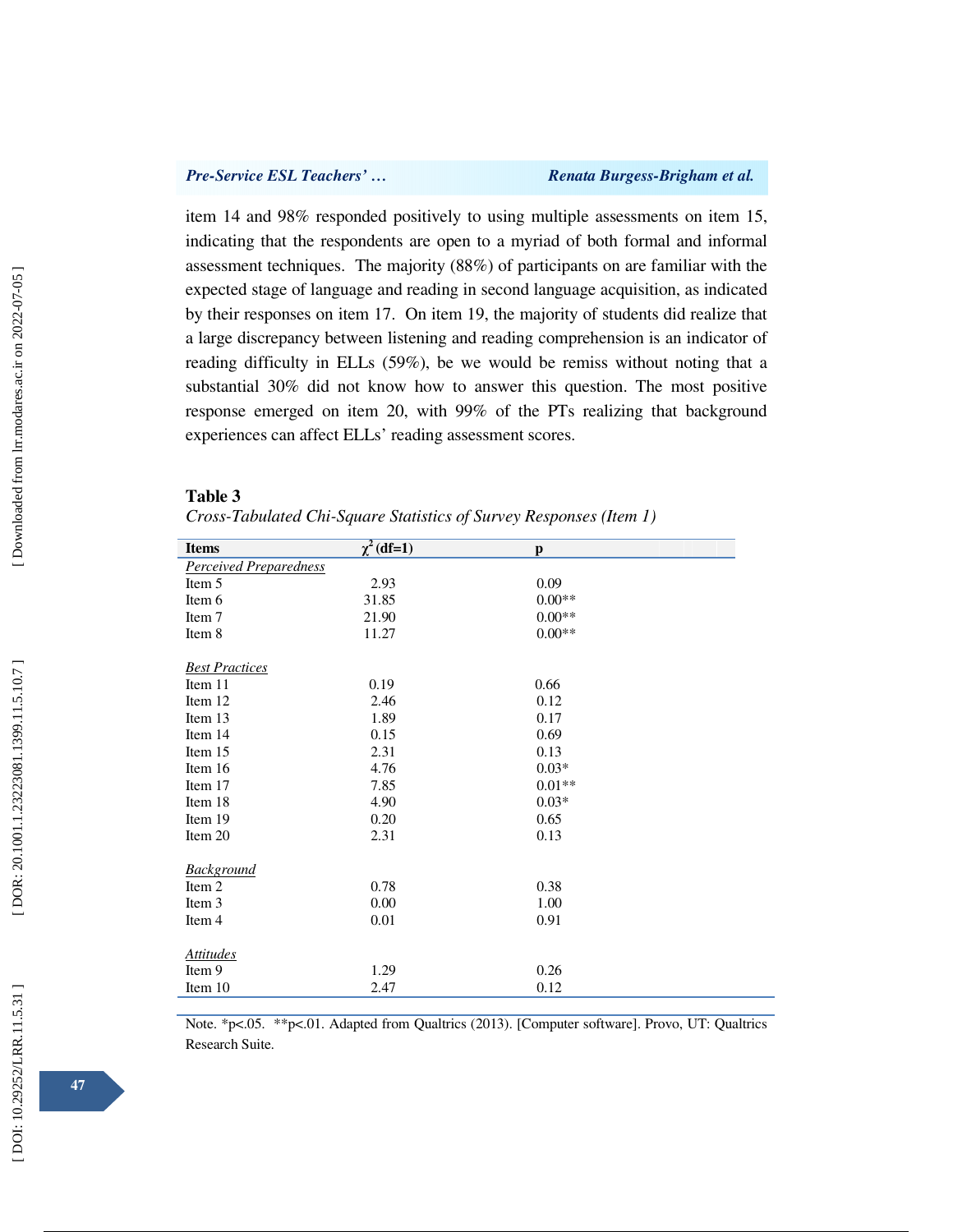A chi-square test was performed to determine if there were significant differences in the survey responses based on the participants' perceived preparedness (as indicated by responses to item 1). A summary table of the crosstabulation results can be found above (Table 3). To elaborate, a significant relationship was found between the participants' perceived preparedness and the responses to items 6,  $\chi^2$  (1, N=104) = 31.85, p < .01, item 7,  $\chi^2$  (1, N=104) = 21.90, p < .01, and item 8,  $\chi^2(1, N=104) = 11.27$ , p < .01. For item 6, those participants who felt that their coursework had prepared them well to assess ELLs reading were those that had a positive sense of preparedness. This positive relationship was also true for item 7, which asked the PTs if they felt that their field experiences within those courses helped prepare them to assess ELLs reading. On the other hand, item 8 was stated negatively, asking if they felt that their teacher education program lacked adequate preparation for ELLs reading assessments. This statistical relation was significant, but unlike the other two questions, this relationship was inversed. Those who responded negatively to this question had the greatest sense of preparedness. In the domain of best practices, significant relationships were found for item 16,  $\chi^2(1)$ , N=104) = 4.76, p< .05, item 17,  $\chi^2$  (1, N=104) = 7.85, p< .01, and item 18,  $\chi^2$  (1,  $N=104$ ) = 4.90, p< .05. Those respondents who were aware of the intersection between language problems and reading impairments, were familiar with the stages of language acquisition, and knew the value of the assessment of phonological awareness all had a stronger sense of preparedness. However, it is worth noting that the frequencies for item 16 and 18 were less than 5, indicating that these results may be overstated. However, the statistical significance does indicate that this is a relationship that merits further exploration. No other significant relationships were found.

### **5. Discussion**

Results indicate that these PTs overall have positive attitudes toward ELLs and the need to properly assess them. The findings also show that these participants are open and receptive to receiving the training that will enable them to do so in their future careers as educators. 72% of the participants felt that they could properly assess ELLs, but a substantial percentage (28%) expressed doubt about their ability to properly assess reading in ELLs. It is also evident that the PTs seem to be receiving a respectable quality of preparation in their programs, as many respondents answered favorably to items on knowledge. However, the results from the survey indicated that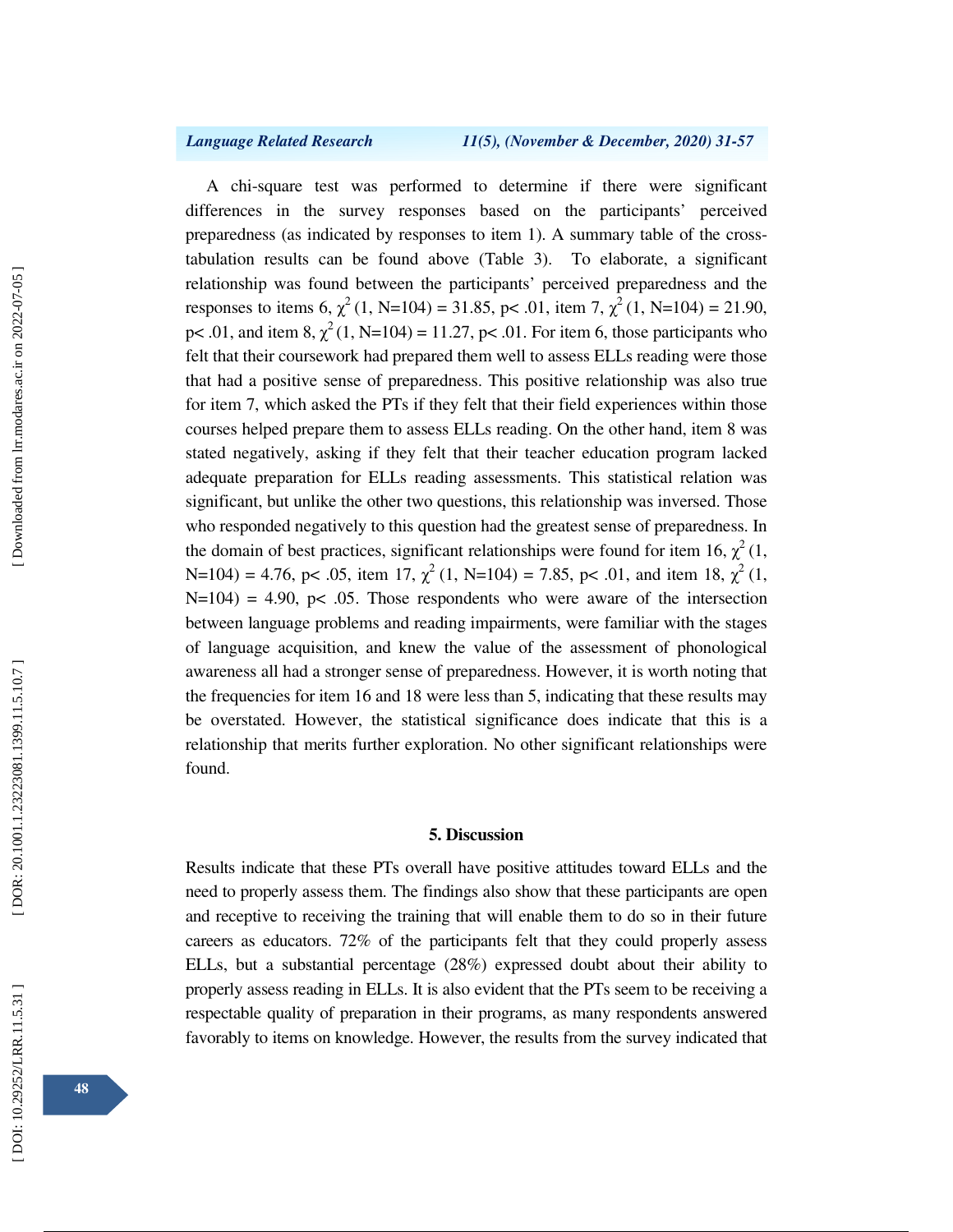### *Pre-Service ESL Teachers'* ... *Renata Burgess-Brigham et al.*

many students still lack knowledge based on what the literature indicates as proper assessment practices. Although there is a substantive body of literature that outlines the best practices for assessing ELLs reading, there was a certain level of uncertainty among these students. Although more optimistic than results from other studies, the domain of the questionnaire that tested the pre-service teachers' knowledge of ELLs reading assessment practices illuminates the need for an improved training. Improving pre-service teacher training is the key to "preparing linguistically responsive teachers" (Lucas & Villegas, 2013, p. 99). There is a great need for coursework that informs PTs of all of the issues surrounding ELLs reading assessment, including the practice of being culturally competent teachers overall (Anstrom, 1997). If universities are to answer this call of duty, the way that we prepare our teachers to assess ELLs reading must be closely juxtaposed with what the research tells us is needed to produce effective reading teachers.

One specific aspect of PT preparation that was closely examined in this study was the factors that contributed to a heightened perception of preparedness. We found that students who felt that their coursework was highly informative of ELLs reading assessments and gained knowledge from their field experiences felt more prepared to competently conduct these assessments. These results were in alignment with related literature (Byrnes et al., 1997; Youngs & Youngs, 2001), which asserts that those teachers who have received thorough university preparation tend to exhibit positive attitudes toward having ELLs in their classrooms. In addition, the best practices of reading assessment that were most prominent in our literature review were the same best practices that significantly related to the participants' perceived sense of preparedness. From these responses, we can conjecture that PTs have more confidence in their abilities when they have a sound knowledge of the literacy implications of second language acquisition, understand how reading difficulties can be confounded by linguistic development, and understand the critical role of phonological awareness in reading assessment. It would be wise to make sure that teacher preparation programs all include a separate course solely dedicated to reading assessments and that these courses put an extra emphasis on the concepts mentioned above, as this knowledge could possibly contribute to teachers that are more confident. In addition, this study highlights the importance of field experience in ELLs reading assessment courses. This study reached similar conclusions of Oboler and Gupta (2010); PTs feel better prepared to assess ELLs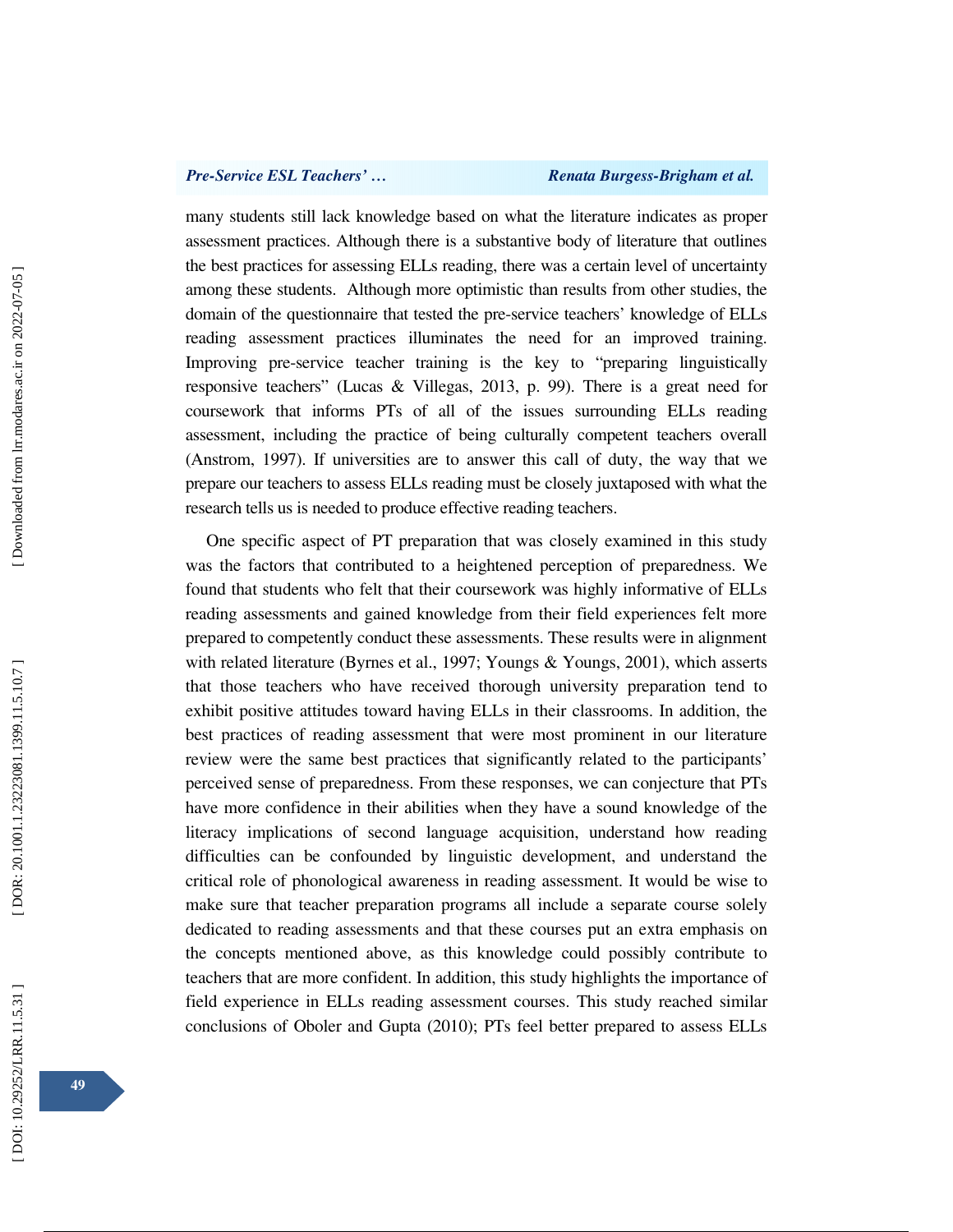reading when they actually have opportunities in their program to go into schools and have practice conducting these assessments. Consequently, all universities should seek to include as much of these field experiences as possible in their programs, with an emphasis on the PTs administering assessments to ELLs. Another recommendation that could serve to ameliorate PT preparation would be to assess these candidates on their knowledge and skills formally. For example, PTs in Idaho are required to take the Comprehensive Literacy Assessment (ICLA), which is used to test PTs knowledge of reading instruction and assessment **(**Squires et al.,2009). If this or a similar assessment can be adapted and administered to PTs that will be responsible for teaching reading, we could greatly improve the preparation of teachers and the reading outcomes of ELLs.

# *5.1. Limitations of the Study*

The present study could have been greatly improved by obtaining a larger sample size. Methodologists recommend anywhere from 150-200 participants for an adequate sample in survey research (Hinkin, 1998). Though we initially contacted 150 participants, a less than stellar response rate resulted in a smaller sample size. In addition, the initial item development could have been more carefully done, as was evident by the exploratory factor analysis used in the item reduction. In the next stages of the development of this measure, we should aim to construct an instrument with higher reliability.

# *5.2. Recommendations for Future Research*

As stated earlier, this study is a pilot to gather preliminary information about the attitudes, knowledge, and perceptions of PTs on ELLs reading assessments. In addition, it was used as the initial item development for a larger-scale study. This exploratory study should be used to develop a psychometrically sound pre/posttest designed questionnaire to test the effectiveness of an ELLs reading assessment course, according to specified domains designed to improve knowledge, cultivate positive attitudes, and solidify a sense of preparedness in pre-service teachers. A study conducted by Polat (2010) gives us an excellent template for a proposed study design. To briefly summarize, the study looked at whether the instruction given during university training could alter English as a foreign language (EFL) PTs attitudes toward certain instructional practices. The great advantage of this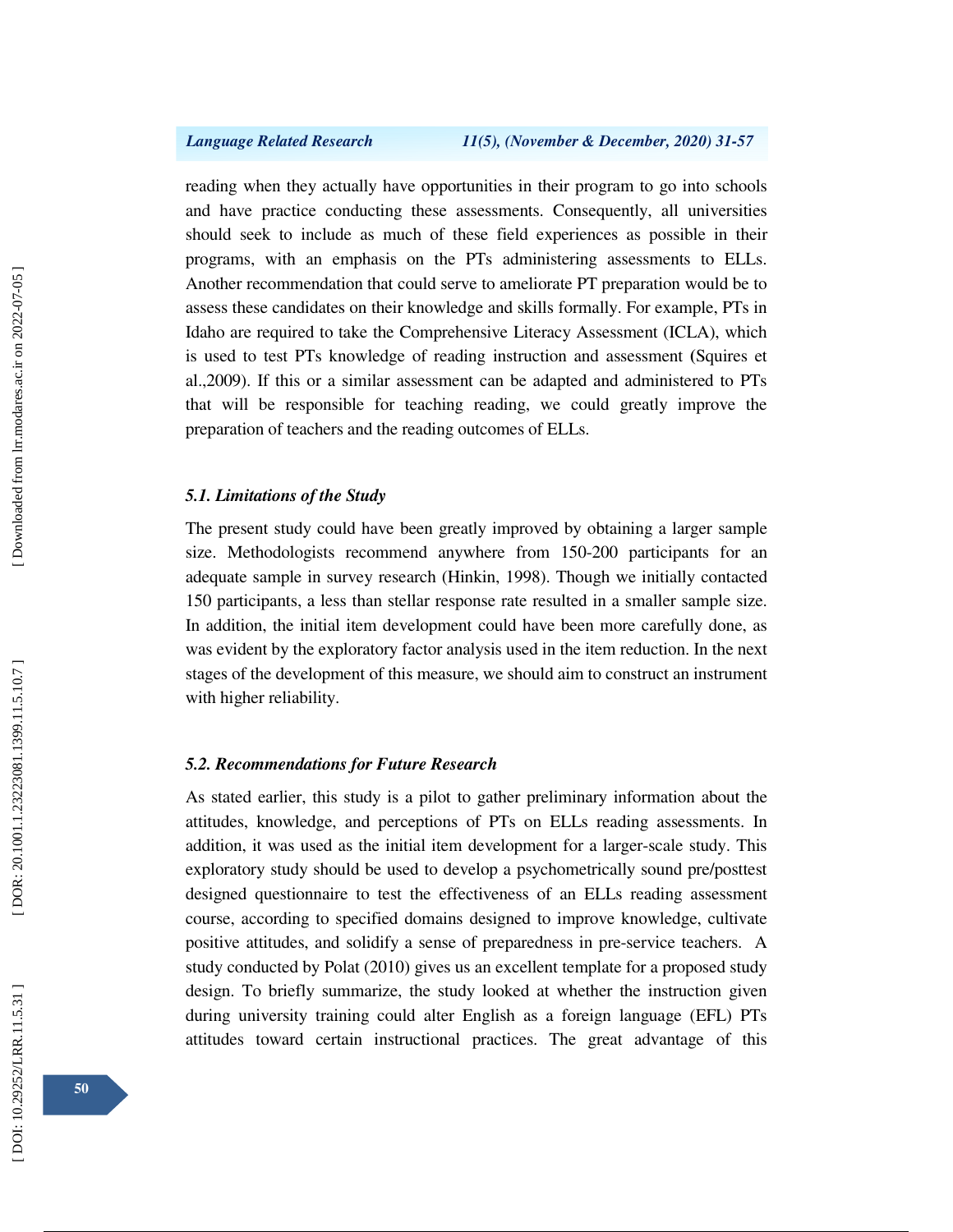particular study is that the participants were randomly assigned to courses with varying instruction. The treatment group was explicitly instructed on the effectiveness of teacher constructed, commercial, and authentic instructional materials while the other group received their customary university training. We propose that this design be adapted and implemented by the University of Interest in an effort to empirically explore how we can make our reading teachers better at assessing ELLs.

### **Disclosure statement**

No potential conflict of interest was reported by the authors.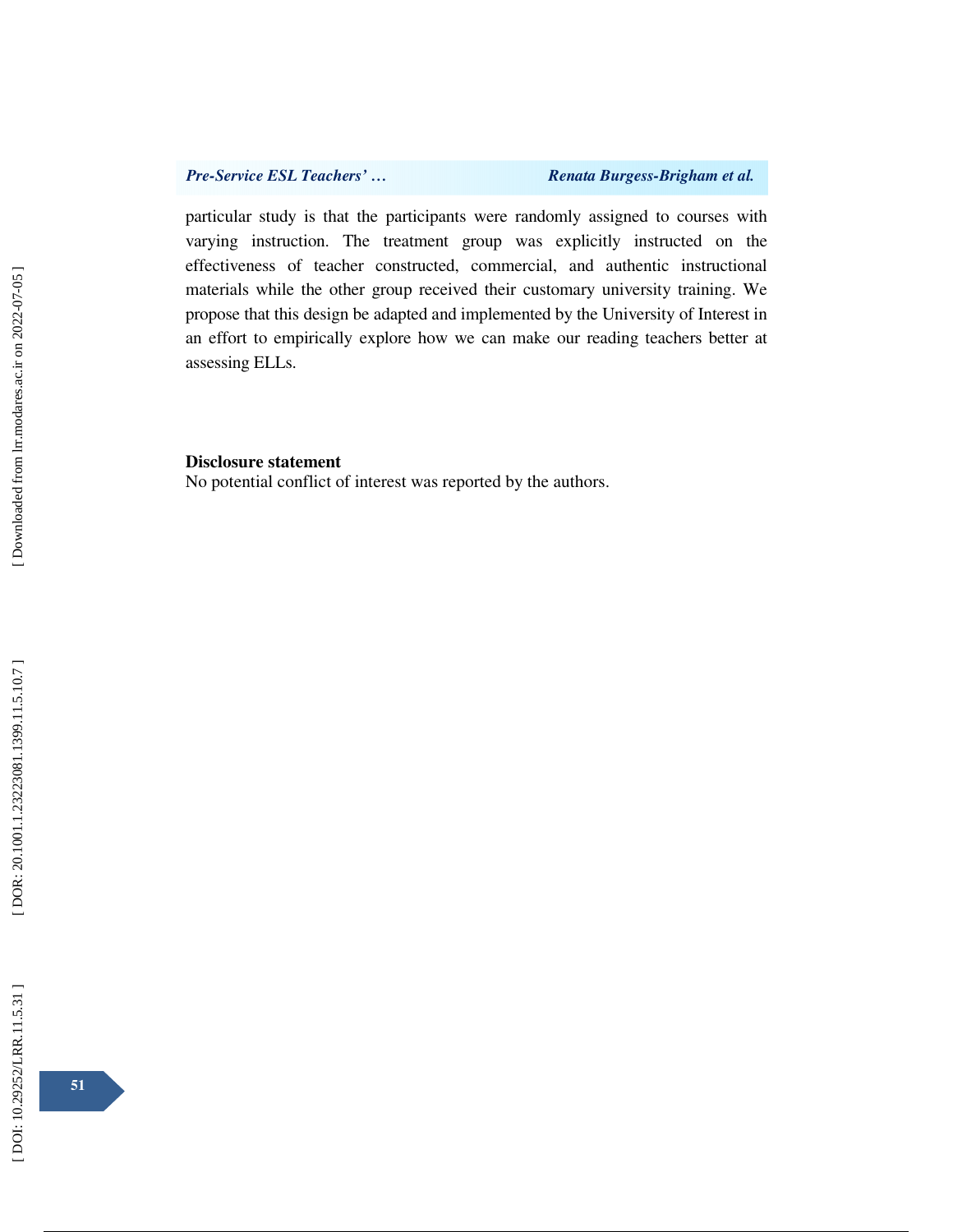### **References**

- Allen, D. & Flippo, R. (2002). Alternative assessment in the preparation of literacy educators: Responses from students. *Reading Psychology, 23*(1), 15-26.
- Anstrom, K. (1997). *Academic achievement for secondary language-minority students:*
- *Standards, measures, and promising practices*. National Clearinghouse for Bilingual Education.
- Artiles, A. & Klinger, J. (2006). Forging a knowledge base on English language learners with special needs: Theoretical, population, and special issues. *Teacher College Record, 108* (11), 2187-2194.
- Artiles, A & Ortiz, A. (Eds.). (2002). *English language learners with special educational needs:*
- *Identification, assessment, and instruction.* Center for Applied Linguistics & Delta Systems Co.
- August, D., & Shanahan, T. (Eds.). (2006). *Developing reading and writing in second language learners: Lessons from the report of the National Literacy Panel on Language-Minority Children and Youth.* Erlbaum.
- Beaumont, C., de Valenzuela, J., & Trumbull, E. (2002). Alternative assessment for transitional readers. *Bilingual Research Journal, 26(2*), 213-240.
- Byrnes, D., Kiger, G., & Manning, L. (1997). Teachers' attitudes about language diversity. *Teaching and Teacher Education, 13(6),* 637-644.
- Baker, C. (2006). *Foundations of bilingual education and bilingualism* (4th Ed.).Multilingual

Matters.

Binks-Cantrell, E., Washburn, E., Joshi, R.M. & Hougen, M. (2012): Peter effect in the

preparation of reading teachers, *Scientific Studies of Reading, 16*(6), 526-536.

Case, R. & Taylor, S. (2005). Language difference or learning disability? Answers from a linguistic perspective. *Language Difficulties, 78*(3), 127-130.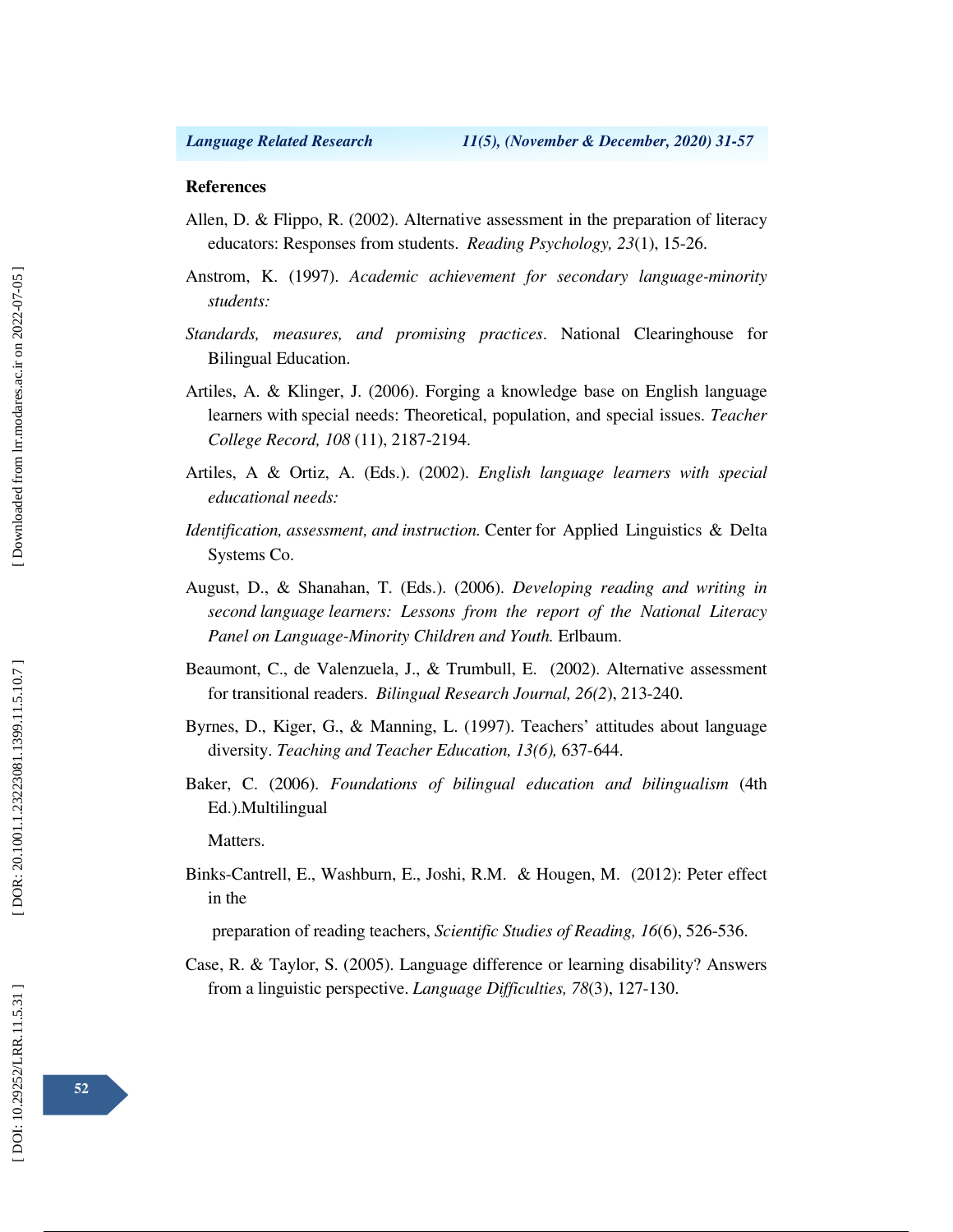- Craig, M., & Leavell, A. (1995). Pre-service teachers' perceptions of portfolio assessment in reading/language arts coursework. *Generations of Literacy, 1*, 83- 95.
- Cummins, J. (1989). *Empowering minority students*. California Association for Bilingual

Education.

- Deponio, P., Landon, J., Mullin, K., & Reid, G. (2000). An audit of the processes involved in
- identifying and assessing bilingual learners suspected of being dyslexic: A Scottish study. *Dyslexia*, *6*(1), 29-41.
- Dornyei, Z. (2003). *Questionnaires in second language research: Construction, administration, and processing.* Lawrence Erlbaum Associates.
- Dunn, L.M., & Dunn, L.M. (1981). *Peabody picture vocabulary test revised.*  Guidance

Service.

- Durgunoglu, A. Y., & Hughes, T. (2010). How prepared are the U. S. pre-service teachers to teach English language learners?. *International Journal of Teaching and Learning in Higher Education, 22*(1), 32-41.
- Ehlers-Zavala, F. (2010). Bilingualism and education: Educating at-risk learners. In A.F. Rotatori, F.E. Obiakor, & J.P. Bakken (Eds.) *Current issues and trends in special education: Research, technology, and teacher preparation: Advances in specialeducation* (pp. 43 - 57). Emerald Group Publishing Limited.
- Gonzalez-Jensen, M. & Beckett, C. E. (2002). *How teachers assess ESL reading: Implications for change.* Retrieved October 12, 2020 from ERIC database. (ED467738).
- Gersten, R., Baker, S. K., Shanahan, T., Linan-Thomspon, S., Collins, P., & Scarcella, R. (2007).
- *Effective literacy and English language instruction for English learners in the elementary grades.* (NCEE 2007-4011). National Center for Education Evaluation and Regional Assistance, Institute of Education Sciences, U.S. Department of Education. Retrieved from http://ies.ed.gov/ncee.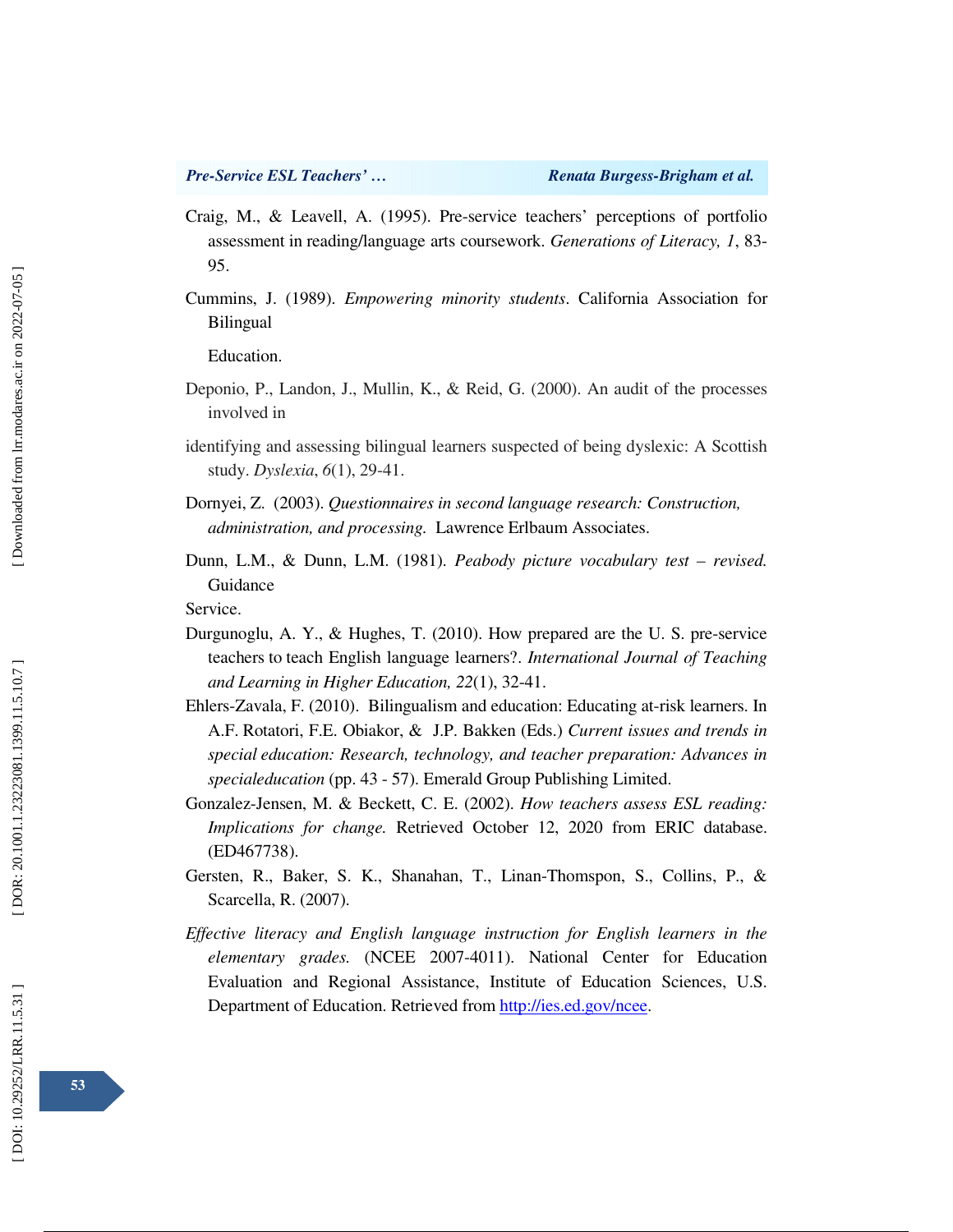- Geva, E. (2000). Issues in the assessment of reading disabilities in L2 children beliefs and research evidence. *Dyslexia*, *6*(1), 13-28.
- Gottlieb, M. (2006) *Assessing English language learners: Bridges from language proficiency to academic achievement.* Corwin Press.
- Hinkin, T. (1998). A brief tutorial on the development of measures for use in survey questionnaires. *Organizational Research Methods, 1*(1), 104-121.
- Hurley, S. R., & Tinajero, J. V. (2001). *Literacy assessment of second language learners*. Allen and Bacon.
- Jia, Y., Eslami, Z., & Burlbaw, L. (2006). ESL teachers' perceptions and factors influencing their use of classroom-based reading assessment. *Bilingual Research Journal, 30*(2), 407-430.
- Joshi, R. M., Binks, E., Hougen, M., Dahlgren, M.E., Ocker-Dean, E., & Smith, D. (2009). Why elementary teachers might be inadequately prepared to teach reading. *Journal of Learning Disabilities, 42*(5), 392-402.
- Li, X., & Zhang, M. (2004). Why Mei still cannot read and what can be done. *Journal of Adolescent and Adult Literacy, 48(2)*, 92-101.
- Limbos, M., & Geva, E. (2001). Accuracy of teacher assessments of secondlanguage students at risk for reading disability. *Journal of Learning Disabilities, 34(2),* 136-151.
- Liu, P., Parker, R., & Lara, R. (2001). Using standardized test unconventionally: An adapted reading assessment. *Reading Improvement, 38(1),* 27-37.
- Lucas, T. & Villegas, A.M. (2013). Preparing linguistically responsive teachers: Laying the foundation in preservice teacher education. *Theory Into Practice, 52*(2), 98-109.
- Malone, M. (2013). The essentials of assessment literacy: Contrasts between testers and users. *Language Testing*, *30*(3), 329-344.
- Marian, V., Blumenfeld, H., & Kaushanskaya, M. (2007). The language experience andproficiency questionnaire (LEAP-Q): Assessing language profiles in bilinguals and multilinguals. *Journal of Speech, Language, and Hearing Research*, 50, 940-967.
- Moats, L. C., & Foorman, B. R. (2003). Measuring teachers' content knowledge of language and reading. *Annals of Dyslexia*, *53*(1), 23–45.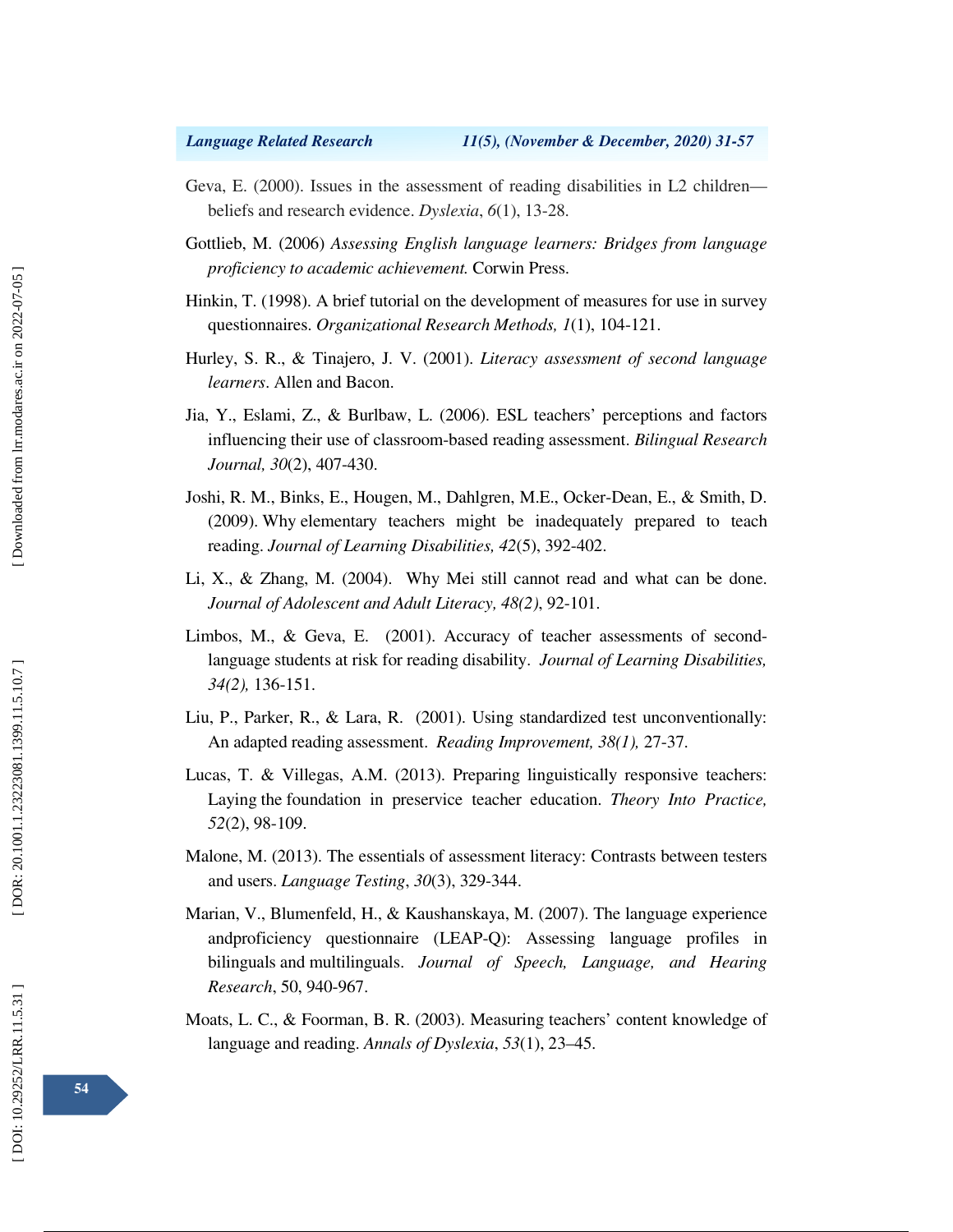- National Reading Panel. (2000). *Teaching children to read: An evidence-based assessment of the scientific research literature on reading and its implications for reading instruction*. Retrieved from http://www.nichd.nih.gov/publications/nrp/upload/smallbook\_pdf.pdf
- Oboler, E., & Gupta, A. (2010). Emerging theoretical models of reading through authentic assessments among preservice teachers: Two case studies. *The Reading Matrix, 10*(1), 79-95.
- Ortiz, A. (1997). Learning disabilities occurring concomitantly with linguistic differences. *Journal of Learning Disabilities*, *30*(3), 321-332.
- Ortiz, A. (2002). Prevention of school failure and early intervention for English language learners. In A. J. Artiles & A. A. Ortiz (Eds.) *English language learners with special educational needs: Identification, assessment, and instruction* (pp. 31-63). Center for Applied Linguistics & Delta Systems Co.
- Polat, N. (2010). Pedagogical treatment and change in preservice teacher beliefs: An experimental study. *International Journal of Educational Research, 49*(6), 195-209.
- Popham, W. J. (2009). Assessment literacy for teachers: Faddish or fundamental?. *Theory Into Practice*, *48*(1), 4-11.
- Reeves, J. (2009). A sociocultural perspective on ESOL teachers' linguistic knowledge for teaching. *Linguistics and Education, 20*(2), 109-125.
- Rueda, R., & Garcia, E. (1996). Teachers' perspectives on literacy assessment and instruction with language-minority students: A comparative study. *The Elementary School Journal, 96*(3), 311-332.
- Scarino, A. (2013). Language assessment literacy as self-awareness: Understanding the role of interpretation in assessment and in teacher learning. *Language Testing*, *30*(3), 309-327
- Schneider, E., & Ganschow, L. (2000). Dynamic assessment and instructional strategies for learners who struggle to learn a foreign language. *Dyslexia*, *6*(1), 72-82.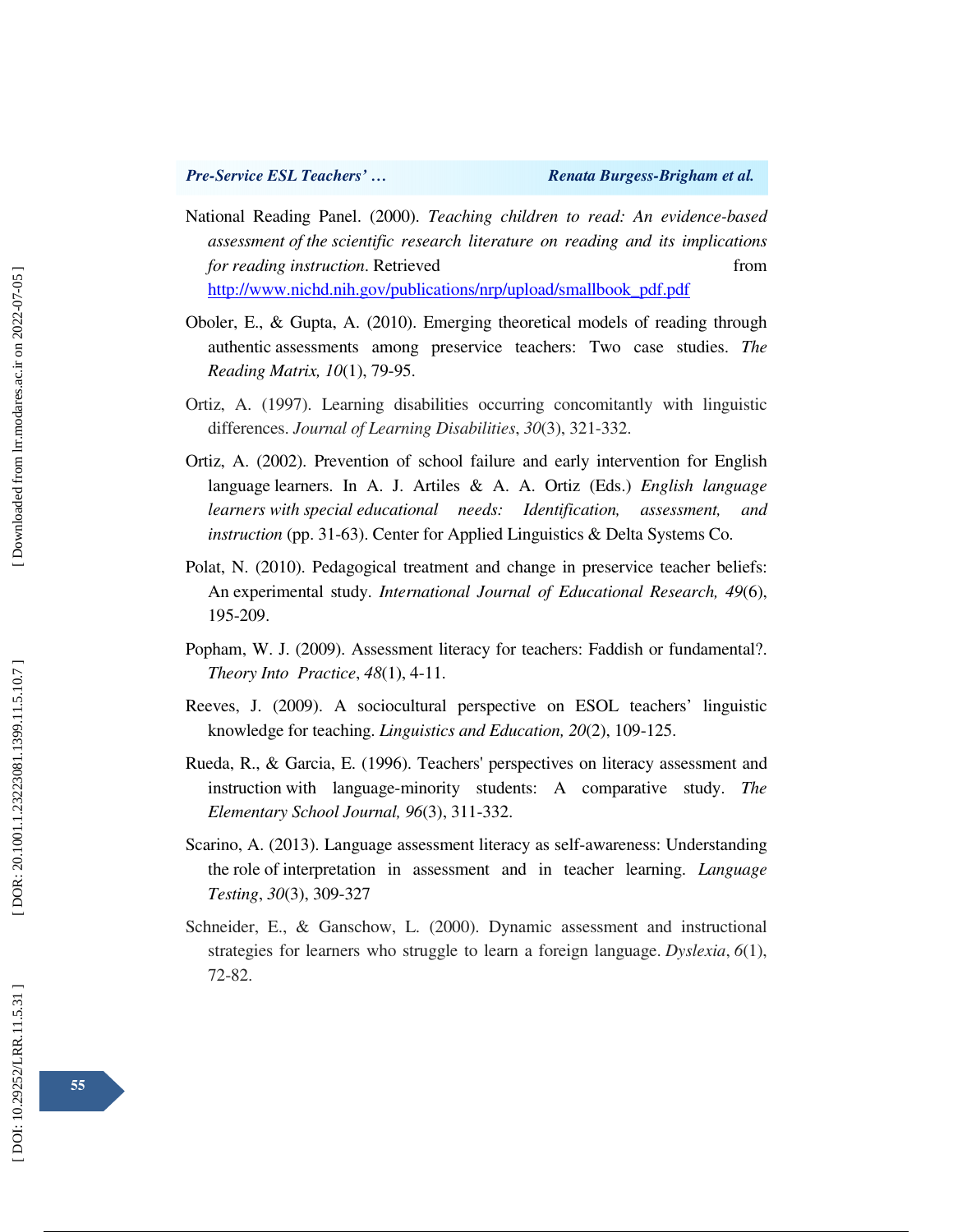- Squires, D., Canney, G., & Trevisan, M. (2009). Data-driven decisions about the literacy preparation of elementary teachers. *Journal of Teacher Education, 60*(2), 131-141.
- Taylor, L. (2010). Developing assessment literacy. *Annual Review of Applied Linguistics*, 29, 21-36.
- Taylor, L. (2013). Communicating the theory, practice, and principles of language testing to test stakeholders: some reflections. *Language Testing*, *30*(3), 403-412.
- Weigle, S. C. (2007). Teaching writing teachers about assessment. *Journal of Second Language Writing*, *16*(3), 194-209.
- White, E. (2009). Are you assessment literate? Some fundamental questions regarding effective classroom-based assessment. *OnCUE Journal*, *3*(1), 3-25.
- Woolley, G. (2010). Issues in the identification and ongoing assessment of ESL studentswith reading difficulties for reading intervention. *Australian Journal of LearningDifficulties, (15)*1, 81-98.
- Youngs, C. & Youngs, G. (2001). Predictors of mainstream teachers' attitudes toward ESL students. *TESOL Quarterly, 35*(1), 97-118.
- Zhu, W. (2004). Faculty views on the importance of writing, the nature of academic writing, and teaching and responding to writing in the disciplines. *Journal of Second Language Writing*, *13*(1), 29-48.